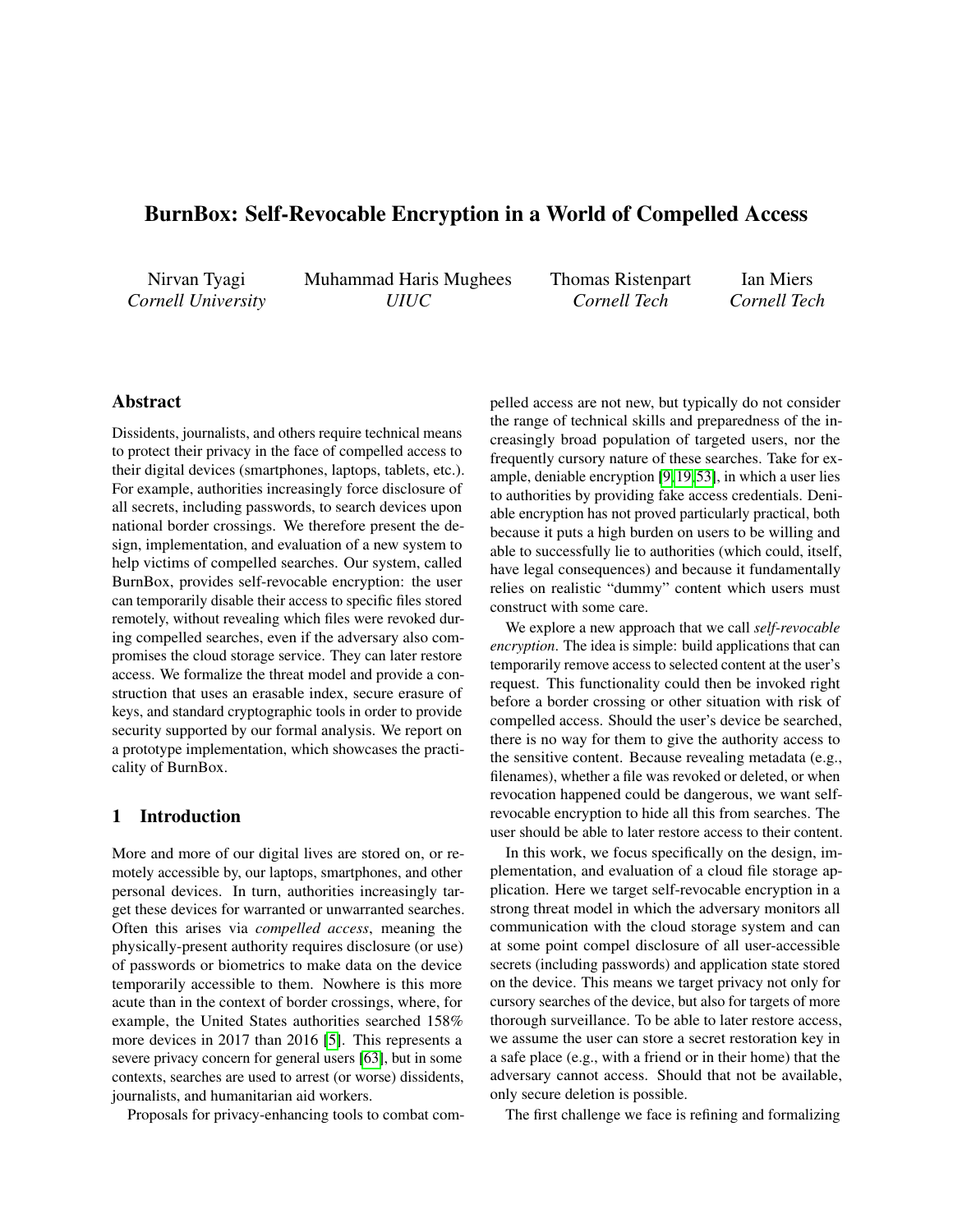this threat model, as it is unclear a priori what privacy goals are even achievable. For example, no efficient system can hide that there exist cloud-stored ciphertexts that are no longer accessible by the client, because the adversary can, during a search, enumerate all accessible files and compare to the total amount of (encrypted) content that has been uploaded to the cloud service. Hiding this would require prohibitive bandwidth usage to obfuscate the amount of storage used. Instead, we target that the adversary, at least, cannot distinguish between regular deletion of data and temporary revocation. One of our main technical contributions is a formal security notion that captures exactly what is leaked to the adversary, a notion we call *compelled access security* (CAS). It uses a simulation-based definition (similar to that used for searchable encryption [\[22,](#page-14-3) [24\]](#page-14-4)).

To achieve CAS, we design an encrypted cloud storage scheme. It combines standard encryption tools with techniques from the literature on cryptographic erasure [\[17,](#page-14-5) [23,](#page-14-6) [58\]](#page-16-1) and use of data structures in a careful way to avoid their state revealing private information. The latter is conceptually related to history-independent data structures [\[33,](#page-15-1) [48,](#page-15-2) [49\]](#page-15-3), though we target stronger security properties than they provide.

The proof of our construction turns out to be more challenging than expected, because it requires dealing with a form of selective opening attack in the symmetric setting [\[13,](#page-14-7) [20,](#page-14-8) [55\]](#page-15-4). Briefly, our approach associates to individual files distinct encryption keys, and in the security game the adversary can adaptively choose which files to cryptographically erase by deleting the key. The remaining files have their keys exposed at the end of the game. Ultimately this means we must have symmetric encryption that is non-committing [\[20\]](#page-14-8). We achieve this using an idealized model, which is sufficient for practical purposes. We leave open the theoretical question of whether one can build self-revocable encryption from weaker assumptions.

We bring all the above together to realize BurnBox, the first encrypted cloud file storage application with selfrevocation achieving our CAS privacy target. We provide a prototype client implementation that works on top of Dropbox. BurnBox can revoke content in under 0.03 seconds, even when storing on the order of 10,000 files.

Summary. In this paper, we investigate the problem of compelled access to user's digital devices.

- We propose a new approach called self-revocable encryption that improves privacy in the face of compelled access and should be easier to use than previous approaches such as deniable encryption.
- We provide formal security definitions for compelled access in the context of cloud storage applications. Meeting this notion means that a scheme leaks noth-

ing about private data beyond some well-defined leakage.

- We design a self-revocable encryption scheme for cloud storage that provably meets our new definition of security.
- We provide a prototype implementation of our design in the form of BurnBox, the first self-revocable encrypted cloud storage application.

We also discuss the limitations of BurnBox. In particular, in implementations, the operating system and applications may unintentionally leak information about revoked files. While our prototype mitigates this in various ways, being comprehensive would seem to require changes to operating systems and applications. Our work therefore also surfaces a number of open problems, including: how to build operating systems that better support privacy for self-revocable encryption, improvements to our cryptographic constructions, what level of security can be achieved when cloud providers actively modify ciphertexts, and more. We discuss these questions more throughout the body.

## 2 The Compelled Access Setting

We start by taking a deeper dive into the setting of compelled access. To be concrete, we focus our discussion on cloud storage applications. Consider a user who stores files both in the cloud and on a device such as a smart phone or laptop that they carry with them. The cloud store may be used simply to backup a copy of some or all files on their device or it may be used to outsource storage off of the device for increased capacity. We assume the files include some that are sensitive, such as intimate photos, videos, or text messages, or perhaps politically sensitive media such as a journalist's photos of war zones. As such the user will not want this data accessible by the cloud provider, and will want to use client-side encryption.

We consider settings in which the user may be subjected to a *compelled access search*. After using their application for some time, a physically present authority forces the user to disclose or use their access credentials (passwords, biometric, pin code, etc.) to allow the adversary access to the device and, in particular, the state of the storage application's client. Thus all secrets the person knows or has access to at that time will be revealed to the authority. We will assume that the user has advanced warning that they may be searched, but we will target ensuring the window between warning and search need not be large (e.g., just a few minutes).

As mentioned in the introduction, compelled access searches are on the rise. Border crossings are an obvious example, but they occur in other contexts as well. Protesters are frequently detained by the police and have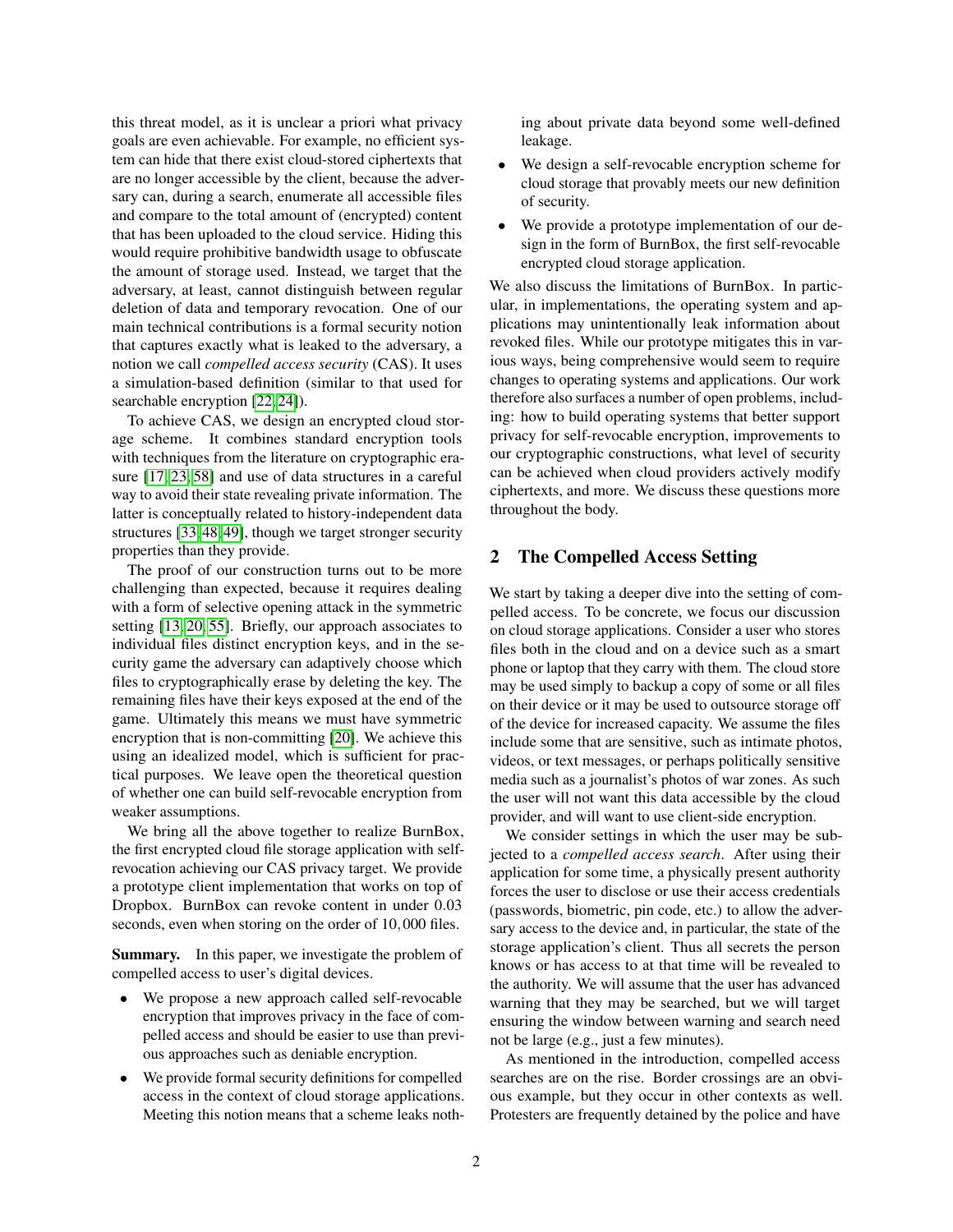their devices searched [\[28\]](#page-15-5). Even random police stops in some countries have led to compelled access searches, so much so that people reportedly carry decoy devices [\[18\]](#page-14-9). In these settings, standard client-side encryption proves insufficient: because the user is compelled to give access to their device and all passwords they have, the authority gains both the credentials to access the cloud and the keys necessary to perform decryption.

Surveilled cloud storage. At first glance, one apparent way to resist compelled access searches would be to simply use a client-side encryption tool, and have the cloud storage delete ciphertexts associated to sensitive data. This wouldn't allow temporary revocation, just cryptographic deletion. But more fundamentally, it will not work should the cloud storage fail to act upon delete requests. Such ciphertext retention can occur either unintentionally, e.g., Dropbox's accidental retention of deleted files for 8 years [\[51\]](#page-15-6), or through collusion with an adversary such as a nation-state intelligence service. For example, at the time the United States' National Security Agency's PRISM surveillance program was disclosed, Dropbox, Google, and Microsoft were either active participants or slated for inclusion [\[41\]](#page-15-7).

Beyond existing systems, ciphertext retention seems unavoidable in newly emerging models of cloud storage that use public peer-to-peer networks. These approaches range from systems such as Resilio Sync (formerly BitTorrent Sync) built on top of distributed hash tables, to commercial startups using blockchain-based storage [\[42,](#page-15-8) [46,](#page-15-9) [68,](#page-16-2) [71\]](#page-16-3). In such peer-to-peer settings ciphertexts are widely distributed and it is impossible to either assure that copies were not accidentally retained or deliberately harvested via, e.g., a Sybil attack [\[72\]](#page-16-4).

In either case, we will want solutions that do not rely on data written to the cloud being properly deleted.

Potential solutions to compelled access. One common approach, used widely in practice for boarder searches, is simply to wipe the device of all information (perhaps by destroying it). However, this does not provide any granularity and forces users to discard every file. This would deprive them of contacts numbers, travel documents, and most of the functionality of their device.

Another approach is that of feigned compliance, e.g., via tools such as deniable encryption [\[4,](#page-14-10) [10,](#page-14-11) [19,](#page-14-2) [30,](#page-15-10) [36,](#page-15-11) [47,](#page-15-12) [53,](#page-15-0) [56,](#page-15-13) [66\]](#page-16-5) or so-called "rubber hose crypto." These require the user to purposefully lie to the authorities, and manage "dummy" cover data that must be realistic looking. We believe such feigned compliance approaches have severe limitations in terms of both psychological acceptability due to the requirement to actively deceive, and on usability because users must manage cover data. Given that most users do not really understand basic encryption [\[61,](#page-16-6) [64,](#page-16-7) [70\]](#page-16-8), this seems a significant barrier to

useful deployment.

Our goal will instead be for the user to genuinely comply with demands for access to the device and everything they know, and not force them to manage cover data or lie to achieve any security. Of course the user may face specific questions abut what they deleted or if they can restore access to files. In this case, the user can choose to lie or admit to having deleted or (temporarily) revoked files. But unlike deniable encryption, either choice still preserves the security of deleted or revoked files. In short, deception should not be *inherent* to security.

Given this objective, the next logical straw proposal is to just selectively delete files. Cryptographic erasure has been studied in a number of works [\[17,](#page-14-5)[23,](#page-14-6)[58\]](#page-16-1) that primarily focus on deleting files from local storage. However, standard cryptographic erasure as a primitive is insufficient for two reasons. First, without embellishment it does not allow users to later recover their files. Second, and more subtly, it does not protect privacy-sensitive metadata such as filenames: for efficient retrieval from cloud storage, the client must store some index enumerating all files by name.

Self-revocable encryption. We therefore introduce a new approach that we call *self-revocable encryption*. Here the user renders selected information on the device temporarily unreadable, but retains some means to later regain access. How? The user cannot store material on the device or memorize a password, as these will be disclosed. Instead, we leverage the fact that a compelled access attack is limited to what information and devices a user has on their person: data stored at their home or with a friend is not accessible. We refer to this storage location, generically, as a restoration cache and have the user store a token *tok*res in it that enables restoration of revoked ciphertexts. A diagram appears in Figure [1.](#page-3-0)

We believe self-revocable encryption, should it be achievable, has attractive properties. It's conceptually simple and doesn't require lying to authorities. Moreover, the user does not have to manage dummy data.

Threat model. We now review our threat model in more detail. Our goal is to protect the confidentiality of a client device and encrypted cloud store in the presence of an adversary who can compel the user to give the adversary access to the device. The user stores sensitive files encrypted in the cloud and on their device which has the ability to add, retrieve and decrypt files from the cloud. The adversary can force a user to unlock their device, disclose account passwords, and may fully interact with the device and clone it. Furthermore, we assume they are a passive adversary with respect to the cloud: obtaining access logs as well as all versions of any (encrypted) files the user uploaded (including subsequently deleted files) but not actively manipulating files. While we will pro-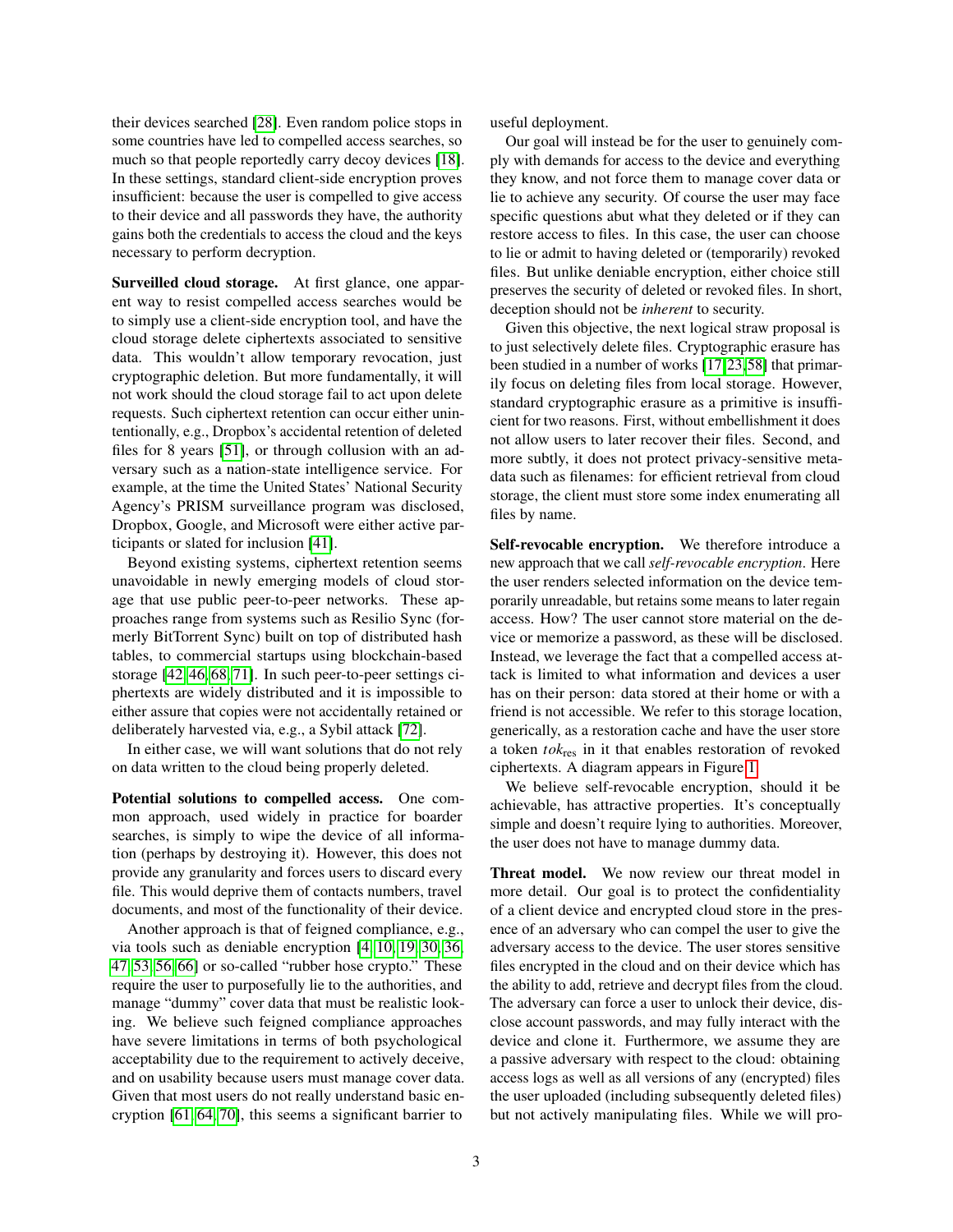<span id="page-3-0"></span>

Figure 1: Self-revocable encryption for cloud storage. A user stores data on their device and in the cloud. Anticipating their device will be inspected, the user temporarily revokes access to file 2, a sensitive file they will need access to later, and deletes file 3. When the device is searched, file contents and filenames of deleted or revoked files are hidden. After the search, the user can restore access to revoked files using their device and the restoration cache—key material stored at their home, office, or with friends.

construction, our formal analysis does not consider active **Show are possible**, be concealed. If the adve vide some mechanisms against tampering in the concrete attacks on the cloud store.

In this context, we now describe the properties we want  $F_{\alpha\mu}$  deleted and noted to define in the nucle of our system for deleted and revoked files in the presence of compelled access.

- **Pseudonymous Operation History Regime** file should be protected post compromise. File contents may include intimate details of a user's life -<br>shoto on vidage molitically controversiel such as photo or videos, politically controversial content such as banned books or newspapers, or File content privacy. The content of deleted or revoked sensitive business information.
- File name privacy. The names of deleted or revoked files should be protected post compromise. File names can reveal information about the content of the file. Moreover, it allows the adversary to check if a user owns a flagged file from a list of, e.g., politically "subversive" works.

We next describe two secondary goals to support the (optional) ability of a person to equivocate about revocation and deletion history. These properties are not necessary for BurnBox to be useful, but may be desirable in some instances.

File revocation obliviousness. Whether a file was deleted or revoked should remain hidden. If the adversary determines access to files was self-revoked, then she has learned the user explicitly has files he wants to hide. Revocation is done precisely to avoid compelled disclosure. In contrast, deletions can be done for many reasons.

Deletion and revocation timing privacy. The timings of

to avoid compelled access, the user could face con-sequences. As we discuss in Section [8](#page-12-0) this is not sequences. The we disease in security of this is not<br>fully realizable without certain forensic guarantees on persistent storage. file deletions and revocations should, to the extent possible, be concealed. If the adversary has reason to believe a user deleted or revoked data specifically

ver it allows the adversary to check if a user cannot implant malware on the device that persists after **Threats not modeled.** We do restrict the threat model in several ways. First, the adversary cannot force the user to retrieve keys from other locations such as their home or office, i.e., the restoration cache. If that were possible, then one can only provide privacy via secure deletion (which is supported by BurnBox). Second, the adversary the compelled access search ends. In that case, files will be exposed when later restored and the only solution would be to never use the device again with those sensitive files. Third, we assume the adversary does not get access to system memory, i.e., the device is turned off prior to compelled access (at which point it may be turned on again). Fourth, we assume the adversary only has passive access to the cloud.

> Finally, although we hide the individual number of deleted or revoked files, we will not target hiding the sum of these values, meaning the total number of files that have been either revoked or deleted. Similarly, we will not hide some forms of access patterns. We will hide whether a delete or revoke occurs, but we will reveal to the cloud storage adds and accesses. We discuss the implications of this leakage in Section [8.](#page-12-0)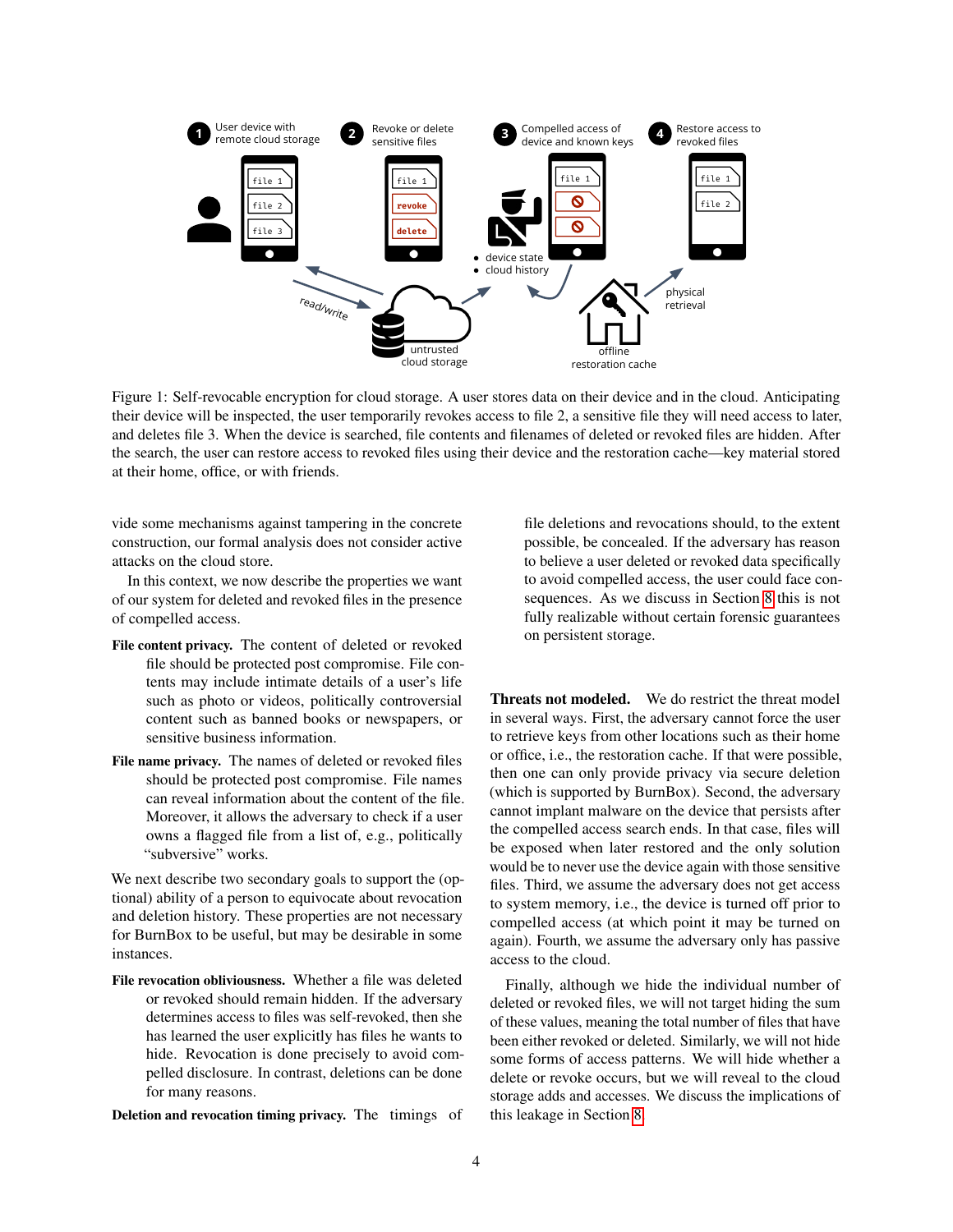## <span id="page-4-0"></span>3 Overview and Approach

In this section we give some intuition about our approach to realizing self-revocable encryption in the context of cloud storage systems. Section [4](#page-5-0) presents the details.

From encrypted files to erasable files. Consider a cloud storage provider that offers a simple key value store mapping a human-readable filename  $\ell$  to its contents  $m$ via a  $Put(\ell,m), Get(\ell)$  interface. We start with the simpler problem of permanently deleting files from the cloud store and then extend the system to support temporary self-revocation and to protect metadata. To enable secure deletion of encrypted files, we generate a random per file key  $k_f$  which is stored locally, and store  $Enc_{k_f}(m)$  instead of  $m$  in the cloud under label  $\ell$ . Here Enc is a symmetric encryption scheme (technically, one should use an authenticated-encryption scheme). Erasing the local copy of  $k_f$  erases the file contents.

While cryptographic erasure securely deletes the file contents, it failures to provide filename privacy: there is still an *index*, i.e., a mapping from filename  $\ell$  to an (undecryptable) ciphertext. This index must be preserved to enable file retrieval. Thus cryptographic erasure does not provide a full solution to the problem.

Following the approach of many searchable encryption schemes [\[24\]](#page-14-4), one could create a "PRF index" that replaces  $\ell$  with a filename pseudonym  $t = F_k(\ell)$  where *F* is a secure pseudorandom function (PRF). This hides the human readable filename but still enables efficient retrieval of the file given its name. It does not completely fulfill our goals, however. On compromise, knowledge of the PRF key *k* and a previously stored value *t* would allow an attacker to enumerate the filename space and learn filenames, essentially mounting a brute-force dictionary attack like those used for password cracking. If the PRF is also used to generate encryption keys, they can learn these as well.

From erasable files to erasable index entries. Puncturable PRFs [\[31\]](#page-15-14) would appear to resolve the issue of leaking label to filename pseudonym mappings by providing an algorithm, *puncture*, that converts the PRF key *k* to a key *k*<sup>*'*</sup> for which one cannot evaluate the PRF on a particular point *v*. If the key is punctured on the filename, an attacker with access to  $k'$  cannot enumerate filenames by testing evaluations of the PRF on candidate filenames. Unfortunately, puncturable PRFs do not hide the points the key is punctured on: while an attacker would not be able to identify the mapping from filename to ciphertext, they would be able to identify the punctured filenames themselves. This can be resolved with a private puncturable PRF [\[16\]](#page-14-12) which hides the points the key is punctured on. Unfortunately, these are not currently practical and thus not (yet) suitable for BurnBox.

Instead, we construct an *erasable index* using a simple table to store a mapping from filename to a randomly sampled value. This can be viewed as a form of stateful, private puncturable PRF. While extremely simple in concept, secure implementation is complicated by the requirement that the table is persisted to disk.

In the compelled access setting, an attacker gets full access both to the on-disk representation of the table and the physical state of the disk. This raises two distinct problems: first any data that has been overwritten or deleted from the table may still be be retained by the file system (e.g., in a journaled file system) or physically extractable from the drive (e.g., due to ware-leveling for SSDs or the hysteresis of magnetic storage media). Second, even if we can ensure old data is erased, the current state of the backing data-structure may reveal operations even if the data itself is gone. Were we to use a simple hash table, for example, the location of a particular entry depends on whether collisions occurred with other entries at insertion time. This lack of history independence leaks the past presence of other colliding entries even if the entries themselves are removed and physically erased.

We are thus left with two questions: how to ensure individual entries in the table can be removed without leaving forensic evidence, and how to structure the table so no trace is left when they are.

Erasing index entries securely. To remove or overwrite entries from the table without accidentally leaving old values accessible via forensics, we follow the approach of previous cryptographic erasure techniques [\[59\]](#page-16-9). We assume a small (e.g., 256-bit) securely erasable "effaceable storage" in which to store a *master key*. Naively, we could encrypt the entire table under this key and update or remove a row by overwriting the effaceable storage with a new key and writing an updated version of the table encrypted under the new key to disk. However, this means operations on a single entry require work linear in the size of the table.

Instead, we adopt a tree-based approach [\[59\]](#page-16-9) for key management. Each entry in the table is encrypted with a unique key. Keys are stored as leaves of a key tree; sibling nodes are encrypted with a new key, which is stored as their parent. The root of the tree is encrypted under the master key stored in effaceable storage. Thus, an update (1) re-encrypts the updated row under a new key and (2) updates the key tree by sampling new keys for the tree path corresponding to that row and re-encrypting the tree path and path siblings. In summary, the erasable index consists of an encrypted table with encryption per entry and corresponding key tree, depicted in Figure [2.](#page-5-1)

Using data structures privately. While we have ensured individual entries in the table can be erased without leaving direct forensic evidence, we now need to en-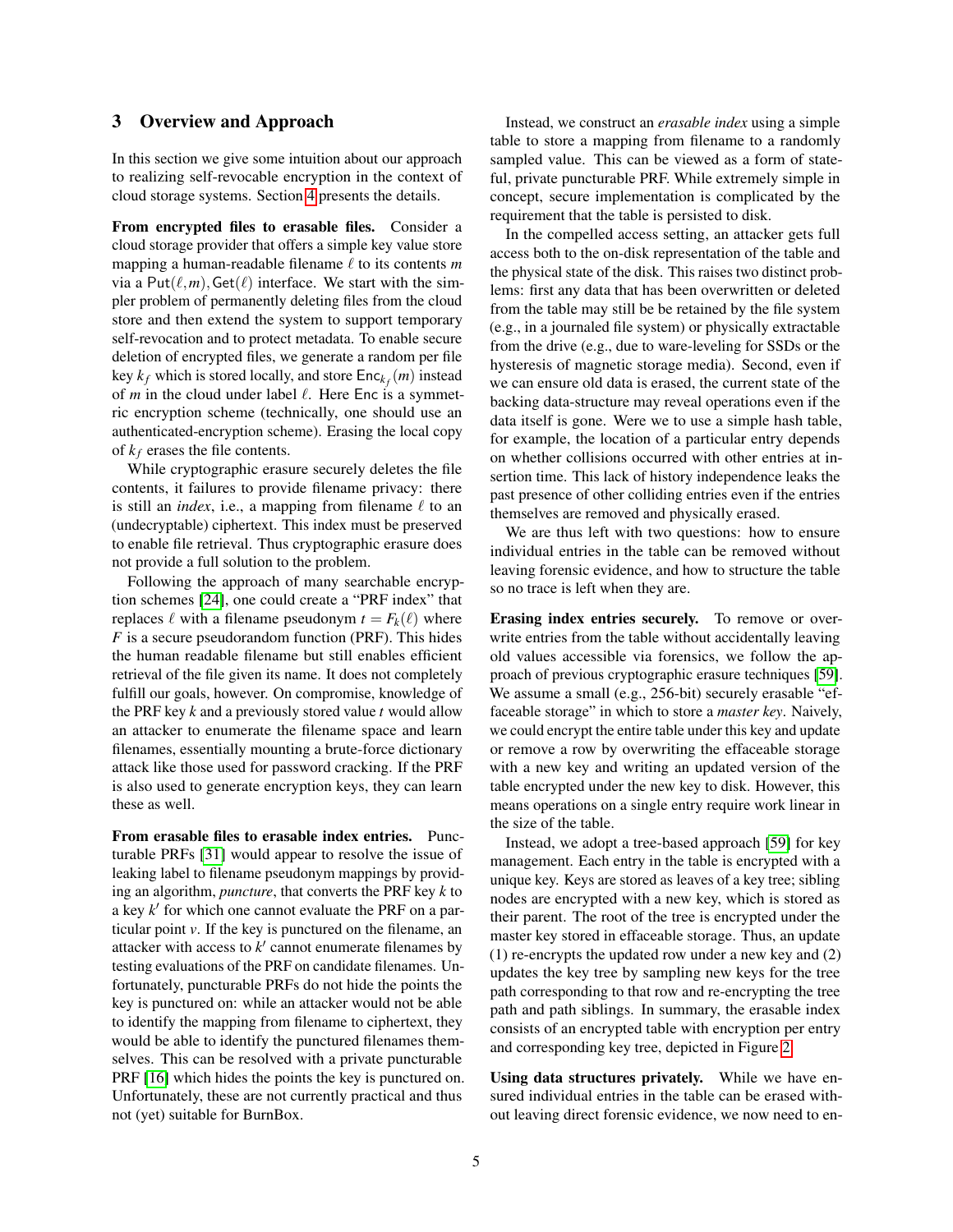<span id="page-5-1"></span>

Figure 2: An erasable index for four items consisting of a key tree where each leaf encrypts a separate row of the table. The root of the key tree is encrypted by a master key stored in effaceable storage such as a hardware keystore.

sure the data structures as persisted to disk do not reveal past (erased) content. History independent data structures [\[48,](#page-15-2) [49\]](#page-15-3) are a natural candidate for structuring the index and avoiding such leakage. Strongly history independent hash tables [\[48\]](#page-15-2) achieve privacy for a particular update to the data structure even if an attacker has access to a snapshot both before and after a series of updates.

In the compelled access setting, however, due to the previously stated non-assumption of persistent storage deletion (e.g., journaling or hardware forensics), the attacker may get snapshots at each and every update. While cryptographic erasure ensures the actual content of the update is opaque, the timing, location, and size of individual writes needed to make the update is not. Although some schemes consider this type of storage leakage in the context of PROM for voting machines [\[48\]](#page-15-2), we are aware of no general approaches. Indeed, eliminating all such leakage in the presence of an arbitrary file system and storage medium is problematic: even heavyweight techniques like ORAM leak the size of writes. Thus, these kinds of generic history-independent data structure techniques do not seem suitable for our setting.

We therefore take an application-specific approach, arranging that our data structures are used in a way that is independent of our application's privacy-sensitive information. Here we take that to be filenames, and so our data structures cannot be dependent on filename. Our key tree is already independent of filenames. To ensure the table is independent of filenames, we maintain it sorted in insertion order. While this means we leak some information about insertion order, we deem this acceptable (see Section [5\)](#page-6-0). Looking ahead to the performance evaluation (Section [7\)](#page-11-0), this ordering makes it harder to do efficient filename search, but appears to be necessary for our desired privacy properties.

From permanent erasure to self revocation. The above approach does not support self-revocation—it can only permanently delete files. To solve this, we use a form of key escrow. We generate a asymmetric key pair  $(pk_{res}, sk_{res})$  and store  $sk_{res}$  only in the secure restoration cache (and not on the device). When adding a file to the storage, we generate a *restoration* ciphertext of the form  $Enc_{pk_{res}}(\ell || k)$  which contains both the key *k* for a given file and its filename  $\ell$ . The restoration ciphertext is only stored locally on the device.

To revoke access to the file, the entry in the erasable index is deleted. To delete the file, we must also erase the restoration information. Deleting the restoration ciphertext itself would violate deletion-revocation obliviousness upon compromise. Instead, we overwrite the ciphertext with an encryption of a random value. For the same reason, the ciphertext must be stored only on the device: if the adversary can observe accesses to the restoration ciphertext, this would violate both deletion-revocation obliviousness and deletion timing privacy.

Enabling backup and recovery. The approach so far does not support recovery of files should the device be lost or damaged. If BurnBox is used for cloud backup, rather than just to extend a device's storage capacity, this is a major limitation. One option would be to create a backup key and augment our approach to ensure all files are decryptable with that key. However, such a key would be able to decrypt any file, including deleted ones. A safer way to enable recovery would be to sync key state between multiple devices over a secure channel. The choice of channel must be made carefully as an adversary could observe the channel to learn the timings of operations or block sync messages to prevent deletes.

## <span id="page-5-0"></span>4 Construction

We now provide a detailed description of the cryptographic primitives underlying BurnBox.

Syntax and semantics. We start by defining selfrevocable encrypted cloud storage (SR-ECS). In the following we use  $y \leftarrow s \text{Alg}(x)$  to denote running a randomized algorithm Alg with fresh coins on some input *x* and letting *y* be assigned the resulting output.

An SR-ECS scheme consists of seven algorithms: SR-ECS = (Init, Add, Access, Delete, Revoke, Restore).

- $st_0, tok_{res} \leftarrow sInit()$ : The initialization algorithm returns an initial local client state and a secret restoration token to be hidden off the local client.
- *st*<sub>*i*+1</sub>  $\leftarrow$  sAdd(*st*<sub>*i*</sub>,  $\ell$ , *m*) : The add algorithm takes as input the current state  $st_i$ , filename  $\ell$ , and file contents *m* and outputs a new local client state.
- $st_{i+1}, m \leftarrow s \text{Access}(st_i, \ell)$ : The access algorithm takes a state and a filename, and returns a new state and file contents for that filename, or an error.
- $st_{i+1} \leftarrow s$  Delete $(st_i, \ell)$ : The delete algorithm takes as input a state and filename, and outputs a new state. The filename and associated content should be permanently deleted.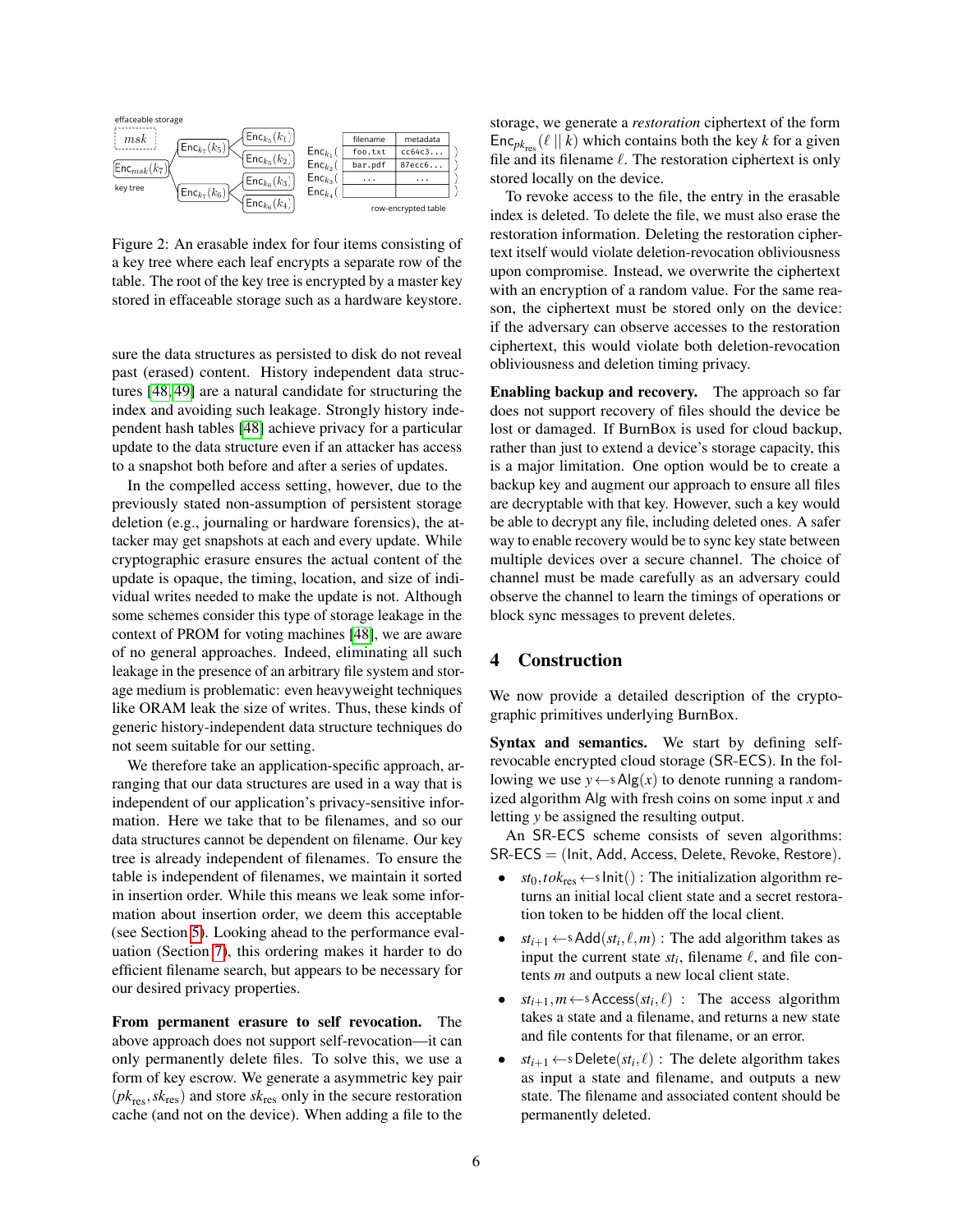- $st_{i+1} \leftarrow s$  Revoke $(st_i, \ell)$ : The revoke algorithm takes as input a state and filename, and outputs a new state with filename and associated content temporarily deleted.
- $st_{i+1}$ ,  $tok_{res} \leftarrow s$  Restore $(st_i, tok_{res})$ : The restore algorithm takes as input a state and secret restoration token, and outputs a new state with all self-revoked files restored along with a (potentially new) restoration token.

We require our schemes to be correct. Informally, that means that encrypted files that are not currently revoked or deleted should be accessible and correctly decryptable. Accesses on filenames not added to the system or that were revoked/deleted, that return a special error symbol ⊥. As a consequence, the set of all filenames and, by extension, file contents that are not revoked or deleted are learnable by an adversary with control of the device, e.g., by mounting a brute force search. Hiding the set of active files is not a goal of SR-ECS as it is in related deniable encryption schemes.

ECS algorithms will use access to a remote storage server, which we abstract as a key-value (KV) store with operations  $Put(K, V)$  and  $Get(K)$  that put and retrieve entries from the store. Both Put and Get are available as oracles to all ECS scheme algorithms, though we omit their explicit mention from the notation for simplicity. Looking ahead, we will be interested in the transcript of calls to the KV store, representing the state of the server. For example, if an ECS algorithm made the call  $Put(2, foo)$ , the transcript would include the tuple (Put,2,foo). We later will use implicitly defined transcript-extended versions of ECS algorithms that add an extra return value, the transcript  $\tau$ , consisting of calls to the oracle made during algorithm execution.

Our construction. We detail our construction in pseudocode in Figure [3.](#page-6-1) Enc,Dec represent authenticated symmetric encryption operations while PKEnc, PKDec represent IND-CCA secure public key encryption and decryption operations. System state is represented by *st* and is assumed to be stored persistently by the calling program.

We abstract our erasable index data structure as Tbl. We will make use of an initialize operation  $(T \leftarrow \text{Tbl}.\text{Init}()$ , insert and lookup key operations notated by brackets  $(T[k])$ , and a delete key operation (Tbl.Delete( $T, k$ )). For all tables we assume that  $T[k] =$  $\perp$  if *k* is not currently in the table. Furthermore, we define a random mapping operation on a key that checks if the key is in the table, and if not, randomly samples a value of length 2*n* to store with the key, returning the stored value  $(v \leftarrow s \text{Tbl.RandMap}(T, k))$ . This operation acts to lazily construct a random function and is used in the protocol to map filenames to random values used for key derivation,

<span id="page-6-1"></span>

| $Init()$ :                                                                                           | $Access(st, \ell)$ :                                           |
|------------------------------------------------------------------------------------------------------|----------------------------------------------------------------|
| $T \leftarrow \text{Tbl-Init}()$<br>$/$ index                                                        | $(T, B, pk_{\text{rec}}) \leftarrow st$                        |
| $B \leftarrow \text{Tbl}.\text{Init}()$ / backup                                                     | if $T[\ell] = \bot$ : return st, $\bot$                        |
| $pk_{\text{res}}$ , $sk_{\text{res}} \leftarrow s$ PKKeyGen()                                        | $(id, k_m) \leftarrow T[\ell]$                                 |
| $st \leftarrow T \mid B \mid p k_{\text{rec}}$                                                       | $ct \leftarrow \mathsf{Get}(id)$                               |
| $tok_{\text{res}} \leftarrow pk_{\text{res}} \mid sk_{\text{res}}$                                   | $m \leftarrow \mathsf{Dec}_{km}(ct)$                           |
| return $st$ , $tok_{res}$                                                                            | $st \leftarrow T \parallel B \parallel pk_{rec}$               |
|                                                                                                      | return $st$ , $m$                                              |
| $Add(st, \ell, m)$ :                                                                                 |                                                                |
| $(T, B, pk_{res}) \leftarrow st$                                                                     | $Revoke(st, \ell)$ :                                           |
| $(id, k_m) \leftarrow$ Tbl.RandMap $(T, \ell)$                                                       | $(T, B, pk_{\text{rec}}) \leftarrow st$                        |
|                                                                                                      |                                                                |
| $B(id] \leftarrow$ SPKEnc <sub>pk<sub>res</sub> (<math>\ell \mid \mid id \mid \mid k_m</math>)</sub> | Tbl.Delete $(T,\ell)$                                          |
| $Put(id, Enc_{k_m}(m))$                                                                              | <b>return</b> $st \leftarrow T \parallel B \parallel pk_{res}$ |
| <b>return</b> $st \leftarrow T \mid B \mid p k_{res}$                                                |                                                                |
|                                                                                                      | $\mathsf{Restore}(st, tok_{\mathsf{res}})$ :                   |
| Delete $(st, \ell)$ :                                                                                | $(T, B, pk_{res}) \leftarrow st$                               |
| $(T, B, pk_{\text{rec}}) \leftarrow st$                                                              | $(pk_{res}, sk_{res}) \leftarrow tok_{res}$                    |
| if $T[\ell] = \perp$ : return st                                                                     | for $(id, ct) \in B$ :                                         |
| $(id, k_m) \leftarrow T[\ell]$                                                                       | $(\ell, id, k_m) \leftarrow \text{PKDec}_{skres}(ct)$          |
| $B(id] \leftarrow \mathsf{PKEnc}_{nk_{\mathsf{max}}}(0^{ \ell +2n})$                                 | <b>if</b> $\ell$    <i>id</i>    $k_m \neq 0^{ \ell +2n}$ :    |
| Tbl.Delete $(T, \ell)$                                                                               | $T[\ell] \leftarrow id    k_m$                                 |
| <b>return</b> $st \leftarrow T \parallel B \parallel pk_{res}$                                       | $st \leftarrow T \parallel B \parallel pk_{res}$               |
|                                                                                                      | <b>return</b> st, tok <sub>res</sub>                           |

Figure 3: BurnBox algorithms for self-revocable encrypted cloud storage.

where length *n* corresponds to length of derived symmetric keys. To iterate over table *T*, the notation " $(x, y) \in T$ " treats *T* as the set  $\{(x, y) | T[x] = y\}$  where  $x, y \neq \bot$ .

## <span id="page-6-0"></span>5 Compelled Access Security

We formalize *compelled access security* (CAS) for SR-ECS schemes. Our treatment most closely resembles the simulation-based notions used in the symmetric searchable encryption literature [\[22,](#page-14-3) [24\]](#page-14-4). Our definition is parameterized by a leakage regime. One can prove security relative to a leakage regime, but the actual level of security achieved will then depend on (1) what can be learned from the leakage; and (2) how well the leakage regime abstracts the resources of a real world attacker.

To address the first concern, our cryptographic analysis (Section [5.3\)](#page-8-0) will not only reduce to a leakage regime, but then also evaluate the implications of our chosen leakage regime by formally analyzing the implications of leakage using property-based security games. The second concern manifests when considering the device state leaked upon compelled access. Our abstraction necessarily dispenses with all but the cryptographic state of the SR-ECS scheme. We defer discussion of the limitations of this abstraction with respect to other device state, such as operating sys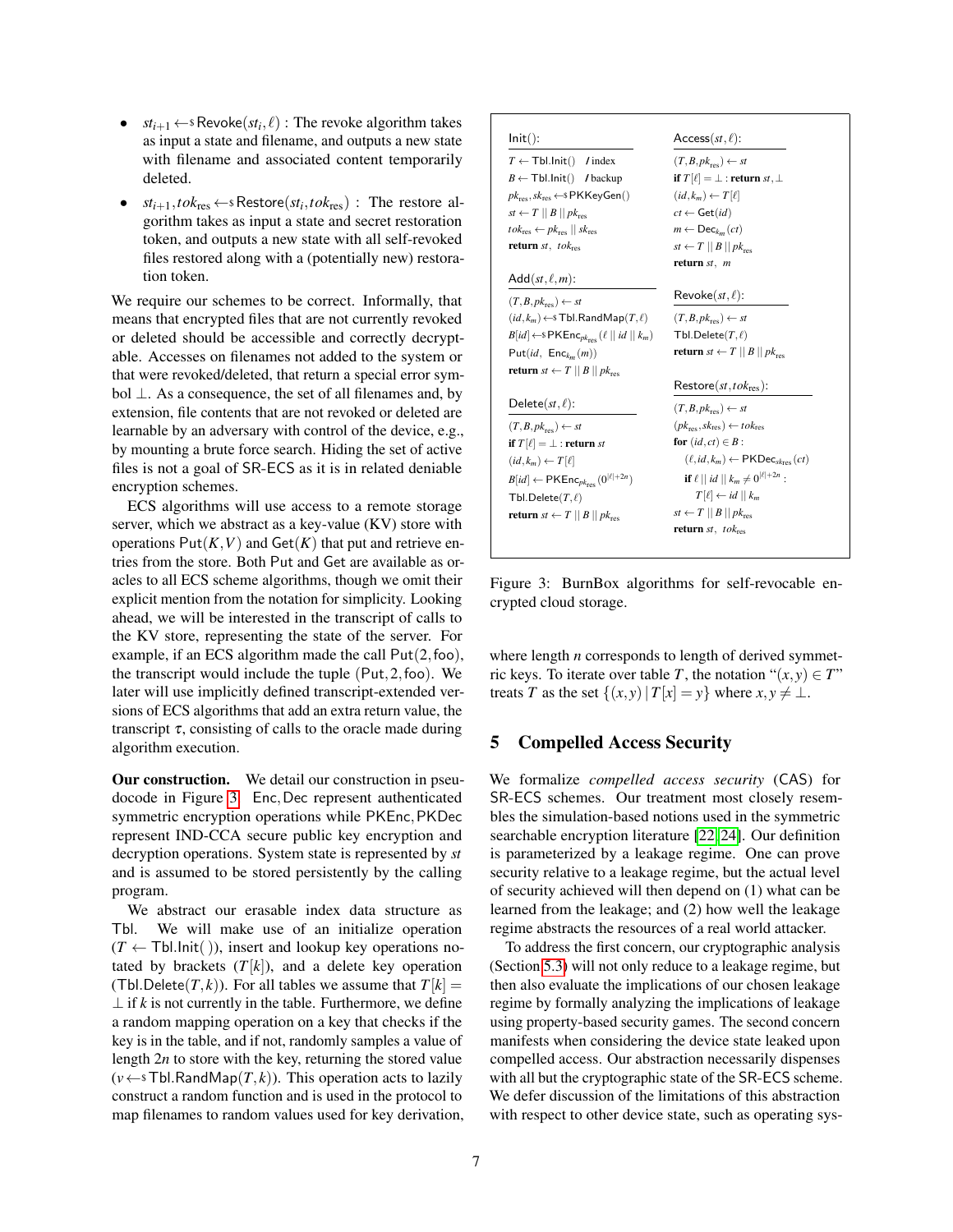tem state, to Section [8.](#page-12-0)

#### 5.1 Simulation-based Security Definition

We use two pseudocode games, shown in Figure [4.](#page-8-1) In the real game, the adversary has access to a number of oracles, which we denote by  $A^{\mathcal{O}}$ . The adversary can adaptively make queries to an SR-ECS protocol Π using oracles Add, Access, Delete, Revoke, Restore. At each query, a transcript  $\tau$  is returned to the adversary, representing the adversary's view of a query execution. In our setting where the storage used by the scheme is a key-value store, the transcript  $\tau$  consists of tuples of the form (Put,  $K$ ,  $V$ ) for puts and  $(Get, K)$  for gets. Finally, the adversary may also query a Compromise oracle which returns the client state *st*. This models the search during compelled access.

The ideal world is parameterized by a *leakage regime*  $\mathcal L$  and a *simulator*  $\mathcal S$ . A leakage regime  $\mathcal L$  =  $\{\mathcal{L}_{init},\mathcal{L}_{add},\mathcal{L}_{acc},\mathcal{L}_{del},\mathcal{L}_{rev},\mathcal{L}_{res},\mathcal{L}_{com}\}\)$  consists of a sequence of leakage algorithms, one for each oracle. Each leakage algorithm takes as input a shared leakage state,  $st^{\mathcal{L}}$ , along with the arguments to the corresponding oracle call. The leakage algorithm acts as a filter on these inputs and returns a leakage value,  $\sigma$ , that is passed to the simulator. The leakage algorithm may also alter the shared leakage state,  $st^{\mathcal{L}}$ . The leakage regime therefore forms a kind of whitelist for what information about queries can be leaked by a scheme.

A simulator  $S$  attempts to use the leakage to effectively "simulate" the transcript  $\tau$  and compromised state using only the leakage values  $\sigma$  output by  $\mathcal L$ . In other words, security is achieved if an adversary cannot tell if they are in the real world viewing the actual protocol transcript or in the ideal world viewing the transcript simulated given just the leakage. Intuitively, if the adversary view can be simulated from  $\mathcal{L}$ , then the adversary view in the real world reveals *no more* information than what  $\mathcal L$  specifies.

Notice that the simulator does not get executed on Delete, Restore, and Revoke queries. This reflects the fact that we demand *no* leakage in response to these queries, and our scheme can achieve this because we do not interact with the cloud for these operations.

Formally, the advantage of an adaptive adversary A over an SR-ECS scheme Π is defined with respect to a simulator  $S$  and leakage function  $\mathcal L$  by

$$
\begin{aligned} \mathbf{Adv}_{\Pi,\mathcal{S},\mathcal{L}}^{cas}(\mathcal{A}) = \\ & \Big|\mathbb{P}\Big[\text{REAL}_{\mathsf{S}\mathsf{R}\text{-}\mathsf{ECS}}^{\mathcal{A},\Pi} = 1\Big] - \mathbb{P}\Big[\text{IDEAL}_{\mathsf{S}\mathsf{R}\text{-}\mathsf{ECS}}^{\mathcal{A},\mathcal{S},\mathcal{L}} = 1\Big]\Big| \end{aligned}
$$

where the probabilities are over the random coins used in the course of executing the games. We will not provide asymptotic definitions of security, but instead measure concretely the advantage of adversaries given certain running time and query budgets.

We restrict attention to adversaries that do not query Add on the same  $\ell$  more than once. We believe one can relax this by changing the scheme and formalizations to handle sets of values associated to filename labels.

Ideal encryption model. Looking ahead, we will prove security in an *ideal encryption model* (IEM) which is an idealized abstraction of symmetric encryption. In the IEM model, the real world is augmented with two additional oracles, an encryption oracle Encrypt and a decryption oracle Decrypt. The former allows queries on an arbitrary symmetric key *k* and message *m*, and returns a random bit string *ct* of the appropriate length. We let clen be a function of the message length |*m*| to an integer that represents the length in bits of the ciphertext. The oracle also stores *m* in a table indexed by *k* || *ct*. The oracle Decrypt can be queried on a key *k* and ciphertext string *ct*, and it returns the table entry at *k* || *ct*. We assume all table entries that are not set have initial value ⊥. The adversary can make queries to **Encrypt**, **Decrypt** at any point in the games, including after the Compromise query is made.

In the ideal world the Encrypt and Decrypt oracles are implemented by the simulator  $S$ . This means, importantly, that they can "program" the encryption, which seems necessary in our context since we require noncommitting encryption [\[20\]](#page-14-8); the simulator must commit to an encryption of a message on Add before learning the contents of the message on Compromise. It is known that one requires programmability to achieve non-committing encryption (when secret keys are short) [\[52\]](#page-15-15).

The IEM model can be viewed as a lifting of the ideal cipher model (ICM) or random oracle model (ROM) [\[14\]](#page-14-13) to randomized authenticated encryption. One might replace ideal encryption with an indifferentiable authenticatedencryption scheme [\[12\]](#page-14-14) and seek a formal security analysis using indifferentiability. Even if this were to work, indifferentiable AE schemes are not as efficient as standard ones, and we conjecture that one can directly prove our CAS scheme secure using standard authenticated encryption schemes while modeling their underlying components as ideal ciphers and/or random oracles.

# 5.2 Pseudonymous Operation History Leakage

We now introduce the leakage regime we will target, what we call the pseudonymous operation history leakage regime, denoted  $\mathcal{L}^{\text{POH}}$ . See Figure [5](#page-9-0) for pseudocode.

Simply put, the leakage algorithms of  $\mathcal{L}^{\text{POH}}$  reveal the operation name along with a pseudonym identifier for the operation target. For example, on a call to the add leakage algorithm,  $\mathcal{L}_{add}(st^{\mathcal{L}}, \ell, m)$ , a new random pseudonym *p* is sampled (without replacement) and returned along with the operation name, specifying an Add

I  $\overline{\phantom{a}}$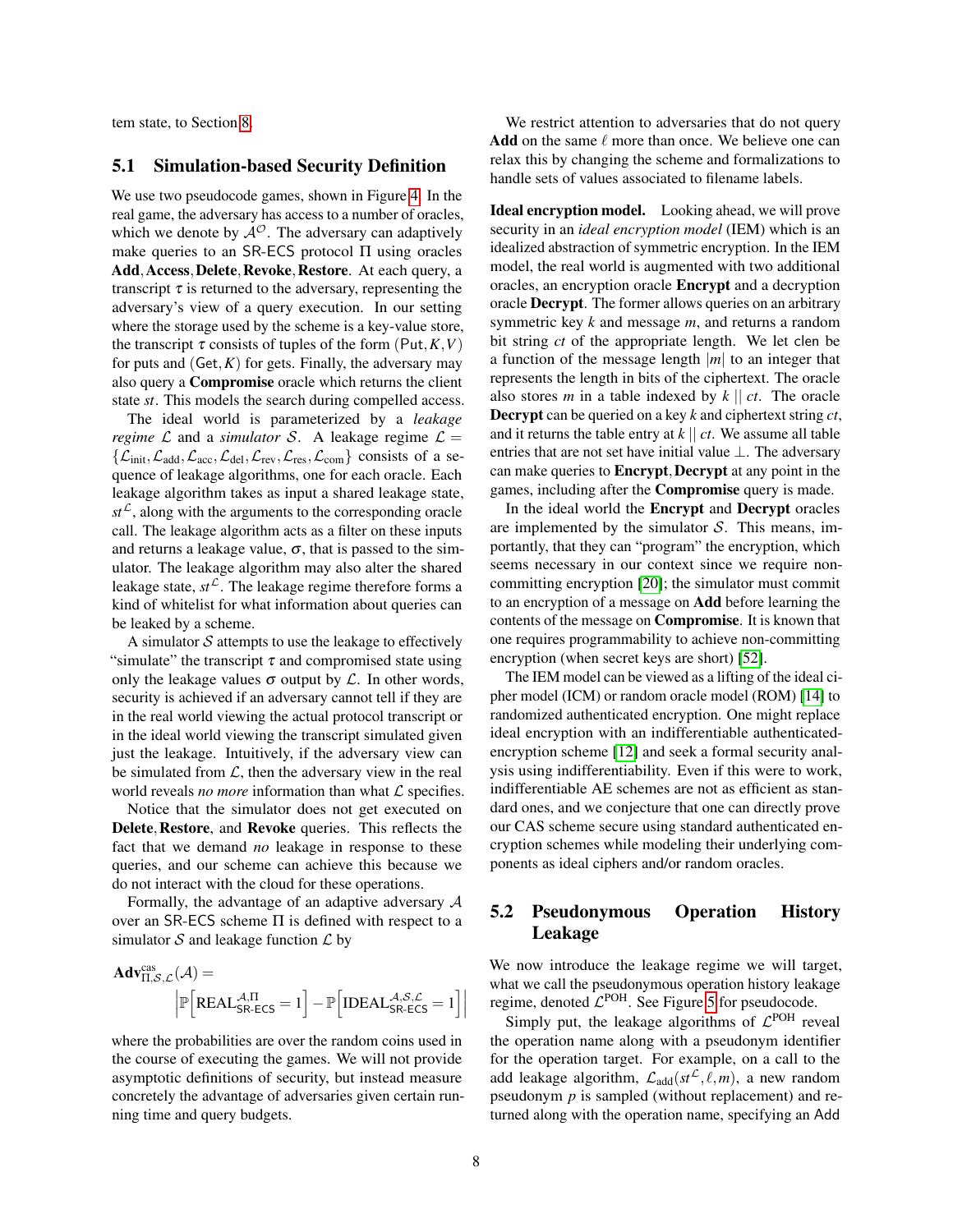<span id="page-8-1"></span>

| $REALCASA,\Pi$<br>$(st, tok_{\text{res}}, \tau) \leftarrow$ s Init()<br>$b' \leftarrow s \mathcal{A}^{\mathcal{O}}(\tau)$<br>return $b'$                                                                                             | $Add(\ell,m)$<br>$(st, \tau) \leftarrow$ Add $(st, \ell, m)$<br>return $\tau$<br>$Delete(\ell)$<br>$st \leftarrow$ S Delete $(st, \ell)$                                                                                                                                                                   | $\mathrm{Access}(\ell)$<br>$(st, m, \tau) \leftarrow$ Access $(st, \ell)$<br>return $\tau$<br>$\bf{Re}$ voke $(\ell)$<br>$st \leftarrow$ Revoke $(st, \ell)$                                                                                                                                                               | $Res()$<br>$st \leftarrow$ Restore( $st, tok_{res}$ )<br>Compromise<br>return st                                                                                                                                                                                      | <b>Encrypt</b> $(k,m)$<br>$\mid \, ct \leftarrow \$ {0,1\}^{\mathsf{clen}( m )}<br>$D[k    ct] \leftarrow m$<br>return $r$<br>$\mathbf{Decrypt}(k, ct)$<br>$\mid$ return $D[k \mid c t]$                 |
|--------------------------------------------------------------------------------------------------------------------------------------------------------------------------------------------------------------------------------------|------------------------------------------------------------------------------------------------------------------------------------------------------------------------------------------------------------------------------------------------------------------------------------------------------------|----------------------------------------------------------------------------------------------------------------------------------------------------------------------------------------------------------------------------------------------------------------------------------------------------------------------------|-----------------------------------------------------------------------------------------------------------------------------------------------------------------------------------------------------------------------------------------------------------------------|----------------------------------------------------------------------------------------------------------------------------------------------------------------------------------------------------------|
| IDEAL $^{A,\mathcal{S},\mathcal{L}}_{\mathsf{CAS}}$<br>$st^{\mathcal{L}} \leftarrow \mathcal{L}_{init}()$<br>$(st^{\mathcal{S}}, \tau) \leftarrow s\mathcal{S}($<br>$b' \leftarrow s \mathcal{A}^{\mathcal{O}}(\tau)$<br>return $b'$ | $Add(\ell,m)$<br>$(st^{\mathcal{L}}, \sigma) \leftarrow \mathcal{L}_{\text{add}}(st^{\mathcal{L}}, \ell, m)$<br>$(st^{\mathcal{S}}, \tau) \leftarrow s\mathcal{S}(st^{\mathcal{S}}, \sigma)$<br>return $\tau$<br>$Delete(\ell)$<br>$st^{\mathcal{L}} \leftarrow \mathcal{L}_{del}(st^{\mathcal{L}}, \ell)$ | $\mathrm{Access}(\ell)$<br>$(st^{\mathcal{L}}, \sigma) \leftarrow \mathcal{L}_{\text{acc}}(st^{\mathcal{L}}, \ell)$<br>$(st^{\mathcal{S}}, \tau) \leftarrow s\mathcal{S}(st^{\mathcal{S}}, \sigma)$<br>return $\tau$<br>$\bf{Re}$ voke $(\ell)$<br>$st^{\mathcal{L}} \leftarrow \mathcal{L}_{rev}(st^{\mathcal{L}}, \ell)$ | <b>Restore</b> ()<br>$st^{\mathcal{L}} \leftarrow \mathcal{L}_{res}(st^{\mathcal{L}}, tok_{res})$<br>Compromise<br>$\sigma \leftarrow \mathcal{L}_{com}(st^{\mathcal{L}})$<br>$(st^{\mathcal{S}}, st) \leftarrow s\mathcal{S}(st^{\mathcal{S}}, \sigma)$<br>return st | <b>Encrypt</b> $(k,m)$<br>$(s t^S, ct) \leftarrow s S_{enc}(st^S, k, m)$<br>return ct<br><b>Decrypt</b> $(k, ct)$<br>$(s t^S, m) \leftarrow s \mathcal{S}_{\text{dec}}(st^S, k, ct)$<br>$\vert$ return m |

Figure 4: Games used in defining CAS security. The adversary has access to oracles  $\mathcal{O} = \{Add, Access, Delete,$ Revoke, Restore, Compromise, Encrypt, Decrypt} and is tasked with distinguishing between the "real"world and the simulated "ideal" world.

has occurred ( $\sigma$  = (Add, *p*, clen)). The length of the content is also leaked upon Add. The pseudonym is saved within  $st^{\mathcal{L}}$ , so that on future operations involving that file, e.g., Access, the same pseudonym can be returned. Note that in the pseudonymous operation history neither the filename  $\ell$  nor the file contents  $m$  are leaked.

The compromise leakage algorithm,  $\mathcal{L}_{com}$ , leaks pseudonyms of all currently available files along with their associated label and contents. Operations that do not interact with the remote server,  $\mathcal{L}_{del}, \mathcal{L}_{rev}, \mathcal{L}_{res}$ , do not leak anything when first called, but do update the leakage state to change the set of files that are leaked upon compromise.

Pseudonymous operation history leakage fits the SR-ECS setting with an adversary-controlled remote server processing Add and Access operations for individual files. The adversary may not learn the underlying contents or file name, but can trivially link the upload of a file ciphertext to when it is served back to the client. While techniques that add, access, and permute batches of messages can attempt to obscure these links, e.g. ORAM [\[54\]](#page-15-16), they remain impractical in the near term. We discuss implications of access pattern leakage in Section [8.](#page-12-0)

## <span id="page-8-0"></span>5.3 Cryptographic Security Analysis

There are two steps to our formal cryptographic security analysis. First, we show that our protocol is secure with respect to the pseudonymous operation history leakage regime  $\mathcal{L}^{\text{POH}}$ , by presenting a simulator  $\mathcal{S}^{\text{POH}}$  (see Figure [6\)](#page-9-1) that can effectively emulate the real world protocol given only access to the leakage in the ideal world. For simplicity, we define operation-specific simulators,  $S^{\text{POH}} = \{S_{\text{add}}, S_{\text{acc}}, S_{\text{com}}, S_{\text{enc}}, S_{\text{dec}}\}$ , which are invoked based on the leakage from  $\mathcal{L}^{POH}$ . The simulator  $\mathcal{S}^{POH}$ uses programmabililty of the ideal encryption oracles, which it simulates.

This simulation-based security can be thought of as a whitelist which specifies what is revealed through the leakage regime. In many ways, this approach is desirable, as it does not require the prover to defend against specific attacks. However, complex models lead to complex leakage regimes in which the interactions between leakage algorithms can be unintuitive. In the worst case, proving simulation-based security would lead to a false sense of confidence should leakage suffice to violate security in ways explicitly targeted by scheme designers.

We therefore complement simulation-based security analysis with formalization of, and analyses of our scheme under, two relevant property-based security games. As we will see, these results end up being straightforward corollaries of the more general leakage-based security, which provides evidence that our leakage regime suffices to guarantee important security properties.

Main security result. The following theorem proves CAS security of our scheme Π (as shown in Figure [3\)](#page-6-1). It upper bounds the advantage of any adversary against the scheme by the advantage of adversaries against  $INDCPA<sub>PKE</sub>$  of the underlying components, plus a birthday-bound term associated to the probability of collisions occurring in identifiers or the success of a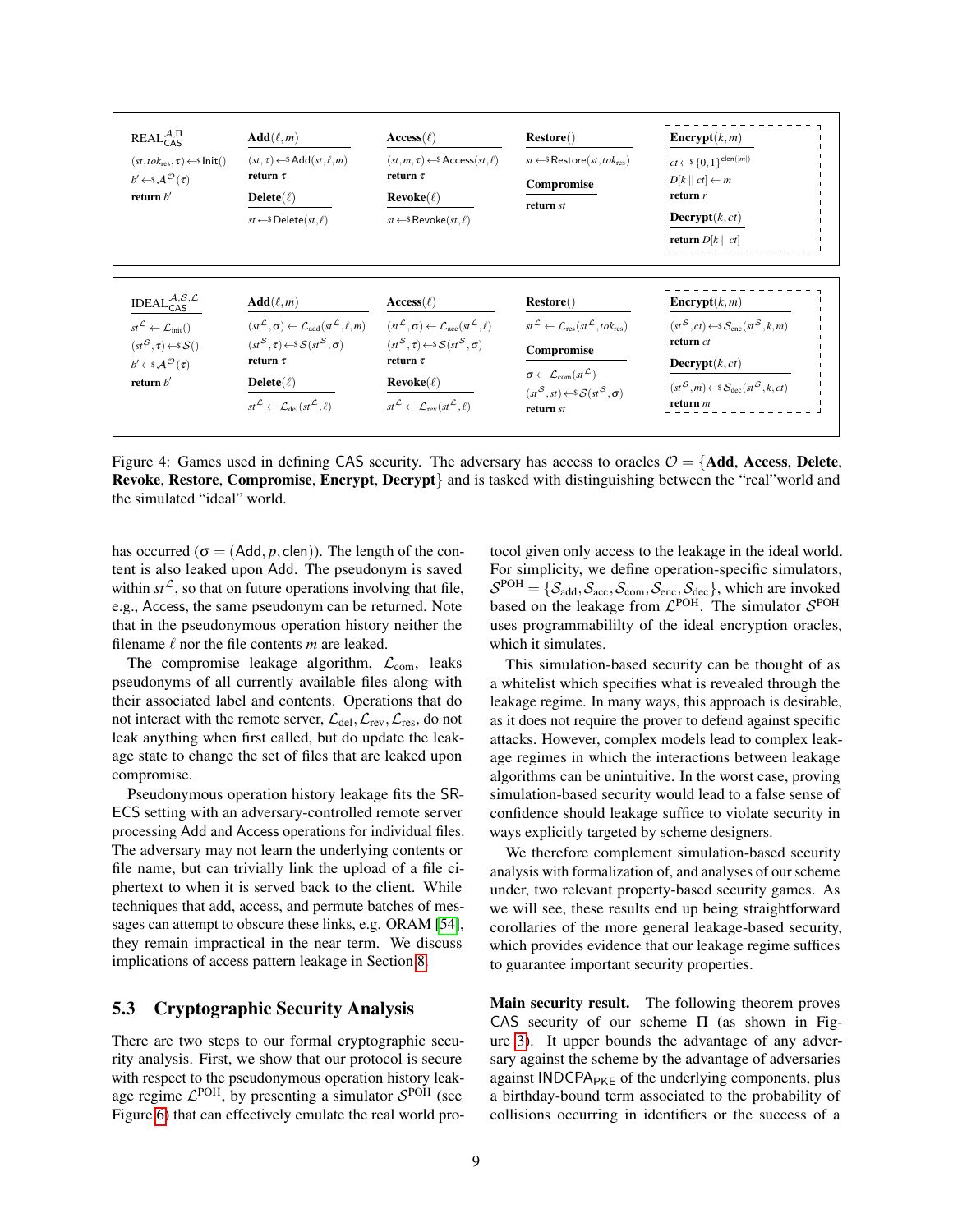<span id="page-9-0"></span>

| $\mathcal{L}_{add}(st^{\mathcal{L}},\ell,m)$ :                                      | $\mathcal{L}_{rev}(st^{\mathcal{L}}, \ell)$ :                    |
|-------------------------------------------------------------------------------------|------------------------------------------------------------------|
| $(P,R) \leftarrow st^{\mathcal{L}}$                                                 | $(P,R) \leftarrow st^{\mathcal{L}}$                              |
| $p \leftarrow S \{0,1\}^n \backslash P$                                             | $R[\ell] \leftarrow P[\ell]$                                     |
| $P[\ell] \leftarrow (p,m)$                                                          | Tbl.Delete $(P,\ell)$                                            |
| $\sigma \leftarrow (Add, p,  m )$                                                   | <b>return</b> $st^{\mathcal{L}} \leftarrow P \parallel R$        |
| $st^{\mathcal{L}} \leftarrow P \parallel R$<br>return $st^{\mathcal{L}}$ , $\sigma$ | $\mathcal{L}_{\text{res}}(st^{\mathcal{L}}, tok_{\text{res}})$ : |
| $\mathcal{L}_{\text{acc}}(st^{\mathcal{L}}, \ell)$ :                                | $(P,R) \leftarrow st^{\mathcal{L}}$<br>for $(\ell, (p,m))$ in R: |
| $(P,R) \leftarrow st^{\mathcal{L}}$                                                 | $P[\ell] \leftarrow (p,m)$                                       |
| $(p,m) \leftarrow P[\ell]$                                                          | Tbl.Delete $(R,\ell)$                                            |
| $\sigma \leftarrow (Access, p)$                                                     | <b>return</b> $st^{\mathcal{L}} \leftarrow P \parallel R$        |
| return st $^{\mathcal{L}}$ , $\sigma$                                               |                                                                  |
| $\mathcal{L}_{\text{del}}(st^{\mathcal{L}},\ell)$ :                                 | $\mathcal{L}_{com}(st^{\mathcal{L}})$ :                          |
| $(P,R) \leftarrow st^{\mathcal{L}}$                                                 | $(P,R) \leftarrow st^{\mathcal{L}}$                              |
|                                                                                     | $\sigma \leftarrow ( \text{Compromise}, P )$                     |
| Tbl.Delete $(P,\ell)$                                                               | return $\sigma$                                                  |
| return $st^{\mathcal{L}} \leftarrow P \mid\mid R$                                   |                                                                  |

Figure 5: Leakage algorithms defining the pseudonymous operation history leakage,  $\mathcal{L}^{\text{POH}}$ . Table P tracks undeleted file pseudonyms and *R* tracks revoked file pseudonyms.

brute-force key recovery attack against the ideal encryption. The full proof and description of the (standard)  $INDCPA<sub>PKE</sub> security game are deferred to Appendix A.$  $INDCPA<sub>PKE</sub> security game are deferred to Appendix A.$ 

<span id="page-9-2"></span>Theorem 1. *Let* A *be a* CAS *adversary for protocol* Π *and leakage regime* L *POH. Let* S *POH be the simulator defined in Figure [6.](#page-9-1) Then we give adversary* B *such that if* A *makes at most q*Add*, q*Enc*, q*Dec *queries to* Add*,* Encrypt*,* Decrypt*, respectively, and runs in time T then*

$$
\mathbf{Adv}_{\Pi, \mathcal{S}^{POH}, \mathcal{L}^{POH}}^{cas}(\mathcal{A}) \le
$$

$$
\mathbf{Adv}_{PKE}^{indcpa}(\mathcal{B}) + \frac{q_{\mathbf{Add}} \cdot (2q_{\mathbf{Add}} + q_{\mathbf{Dec}})}{2^n}
$$

*where n is the length of identifiers and symmetric keys. Moreover, B runs in time*  $T' \approx T$  *and makes at most*  $q_{\mathsf{Add}}$ *queries to its oracle.*

Above when we say that  $T' \approx T$ , we mean that those adversaries run in time that of  $A$  plus the (small) overhead required to simulate oracle queries. A more granular accounting can be derived from the proof. Here we just briefly sketch the analysis.

*Proof Sketch.* We can divide the simulator's role in two: simulating the cloud transcript (on Add and Access) and simulating the client state (on Compromise). To simulate the cloud transcript in Add, the simulator must commit to a random ciphertext for file contents that are not known. To simulate client state, the simulator must provide (1) restoration ciphertexts and (2) keys and file contents that are consistent with the ciphertexts to which

<span id="page-9-1"></span>

Figure 6: The simulator for the pseudonymous operation history leakage regime  $S<sup>POH</sup>$  used in the proof of Theorem [1.](#page-9-2) Table  $T^{\mathcal{S}}$  stores added file pseudonyms and committed ciphertexts, *B* stores restoration ciphertexts, and *D* is used for ideal encryption.

the simulator previously committed. The first step is a straightforward reduction to the INDCPA security of PKE. The second step is more challenging. In the IEM, the simulator can "program" the Encrypt and Decrypt responses to match the previously committed-to ciphertexts once file contents are leaked in Compromise. However, prior to compromise, it is possible for the adversary to bruteforce decrypt ciphertexts by querying the ideal encryption oracles which, if successful, will catch the simulator in its attempt at programming. But we can show this probability is small, at most  $q_{\text{Add}}q_{\text{Dec}}/2^n$  because the adversary has no information about these keys. The remaining part of the bound,  $2q_{\text{Add}}^2/2^n$ , accounts for the need in the proof to switch identifiers to being chosen without replacement and then back again.

Property-based security. Recall two security goals for BurnBox in the compelled access threat model: (1) file name/content privacy — the content and name of deleted or revoked files should be hidden upon compromise; and (2) file revocation obliviousness — temporarily revoked files should be indistinguishable from securely deleted files upon compromise. We formalize these goals as adaptive security games FilePrivacy $_{\Pi}^{\mathcal{A},b}$  and DelRevOblivious ${}_{\Pi}^{\mathcal{A},b}$  and give the following two corollar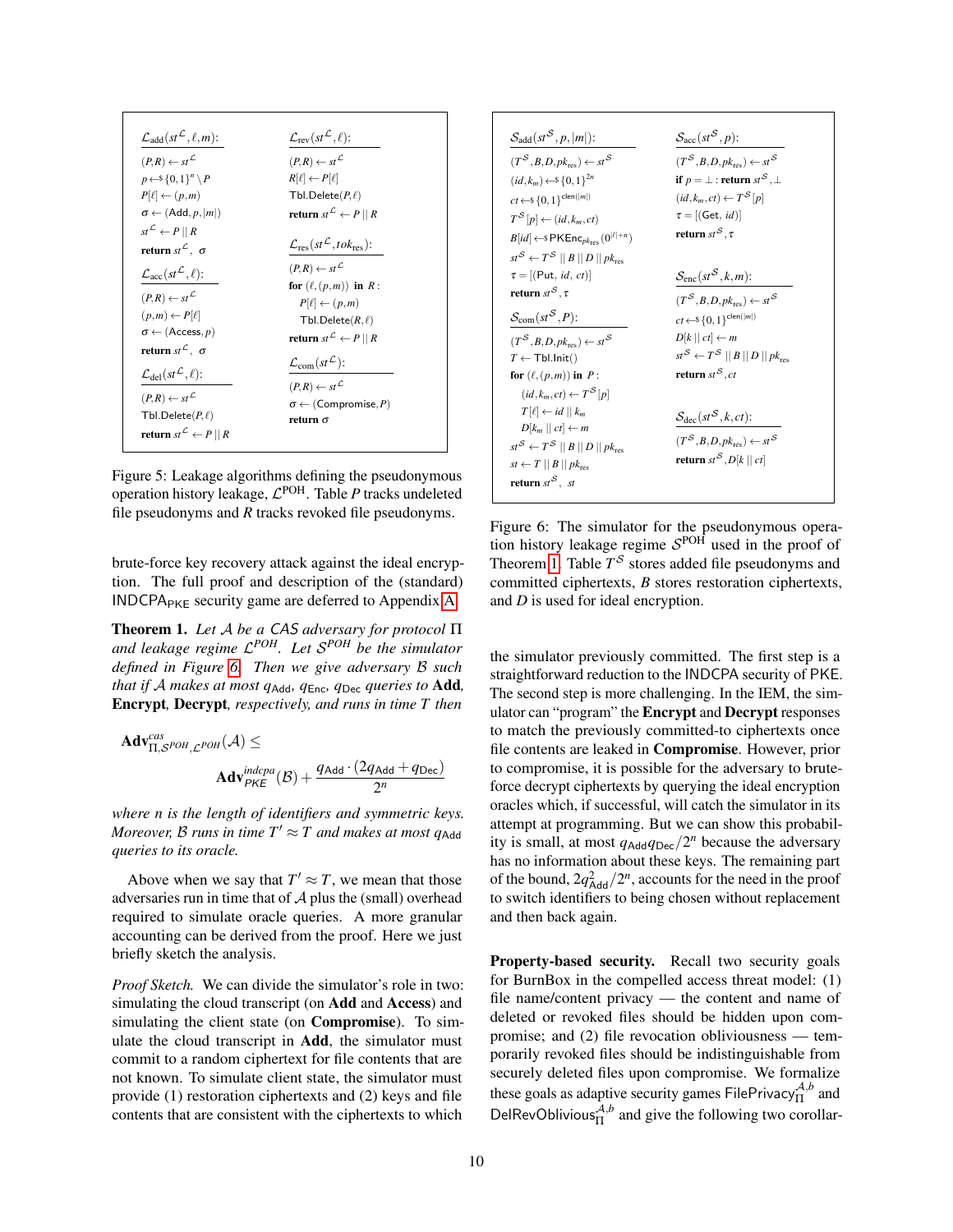ies of Theorem [1.](#page-9-2) The full description of the security games including advantage definitions and proof sketches are given in Appendix [B.](#page-19-0)

<span id="page-10-1"></span>Corollary 2. *Let* A *be a* FilePrivacy *adversary for* SR-ECS *protocol* Π*. Then we give an adversary* B *such that*

$$
\mathbf{Adv}_{\Pi}^{\mathsf{FilePrivacy}}(\mathcal{A}) \leq 2 \cdot \mathbf{Adv}_{\Pi, \mathcal{S}^{\mathit{POH}}, \mathcal{L}^{\mathit{POH}}}^{\mathit{cas}}(\mathcal{B})
$$

*where if* A *runs in time T and makes at most q oracle queries,* B runs in time  $T' \approx T$  and makes at most q *queries to the* CAS *oracle defined in Figure [4.](#page-8-1)*

<span id="page-10-2"></span>Corollary 3. *Let* A *be a* DelRevOblivious *adversary for* SR-ECS *protocol* Π*. Then we give an adversary* B *such that*

$$
\mathbf{Adv}^{\mathsf{DelRevOblivious}}_{\Pi}(\mathcal{A}) \leq 2 \cdot \mathbf{Adv}^{\mathsf{cas}}_{\Pi, \mathcal{S}^{\mathsf{POH}}, \mathcal{L}^{\mathsf{POH}}}(\mathcal{B})
$$

*where if* A *runs in time T and makes at most q oracle queries,* B runs in time  $T' \approx T$  and makes at most q *queries to the* CAS *oracle defined in Figure [4.](#page-8-1)*

## 6 Implementation

We design and implement a prototype of BurnBox in C++ suitable for use on commodity operating systems. The system architecture is depicted in Figure [7.](#page-10-0) The prototype consists of 3,373 lines of code. The core cryptographic functionality is exposed through a file system in userspace (FUSE) [\[8\]](#page-14-15) that can be deployed as a SR-ECS scheme by mounting it within a cloud synchronization directory, e.g., Dropbox. Add, Access, and Delete algorithms are captured and handled transparently via the file system write, read, and delete interfaces. Revoke and Restore are implemented as special FUSE commands and can be invoked through either the file system user interface or a command-line interface.

BurnBox maintains local state in an erasable index (Section [3\)](#page-4-0) which stores filenames, file keys, and restoration ciphertexts. From the Crypto++ library [\[6\]](#page-14-16), we use AES-GCM with 128-bit keys for encryption of file contents and of the erasable index key tree. We use ECIES [\[65\]](#page-16-11) with secp256r1 for public key encryption of restoration keys. The implementation is available open source at [https://github.com/](https://github.com/mhmughees/burnbox) [mhmughees/burnbox](https://github.com/mhmughees/burnbox).

Effaceable storage. As discussed in Section [4,](#page-5-0) to construct the erasable index, we require some mechanism that can securely store and delete symmetric keys. Both iOS [\[3\]](#page-14-17) and Android [\[1\]](#page-14-18) provide keystore APIs that, when backed by hardware security elements, provide this functionality. On desktops, there are no built-in mechanisms for doing so, but the functionality can be constructed from,

<span id="page-10-0"></span>

Figure 7: BurnBox is implemented as a file system in userspace (FUSE). Trusted applications that are known not to leak file information about files can interact freely with BurnBox and the rest of the file system. Untrusted applications can be run in a container with access to Burn-Box and a temporary file system that can be wiped on application exit.

for example, SGX [\[2\]](#page-14-19). For our prototype, we leverage the functionality provided by a trusted platform module (TPM) [\[67\]](#page-16-12), and test it using IBM's software TPM [\[7\]](#page-14-20).

It is possible to use BurnBox without hardware support for secure storage of the master key of our encryption tree. In this case, the master key is stored in persistent storage. This, of course, is insecure in the threat model where hardware forensics can recover past writes to persistent storage, e.g., a previous master key and key tree pair can be recovered to learn the key material for deleted files.

Operating system leakage. BurnBox is designed specifically to address leakage from persistent storage. To restrict an adversary to this scenario, BurnBox is implemented using memory-locked pages when appropriate and prompts users to restart their device following deletes/revokes prior to compelled access. This approach eliminates many issues such as kernel state and in-memory remnants of data, however, it is not a complete solution; BurnBox is not the only program that can write to disk. Both the operating system and applications can persist data that, although outside of BurnBox's control, will expose what it wishes to hide (e.g., through recentlyused lists, search indices, buffers, etc.). We discuss these limitations further in Section [8.](#page-12-0)

Application support. Our prototype provides two ways for applications to use files stored in BurnBox. Trusted apps can obtain direct access to the BurnBox file system. These apps should be carefully vetted to ensure they do not leak damaging information about deleted or revoked files, e.g., by saving temporary data to other portions of the file system. Obviously such vetting is highly non-trivial, and so our prototype also allows a sandboxing mechanism for untrusted applications. In particular, we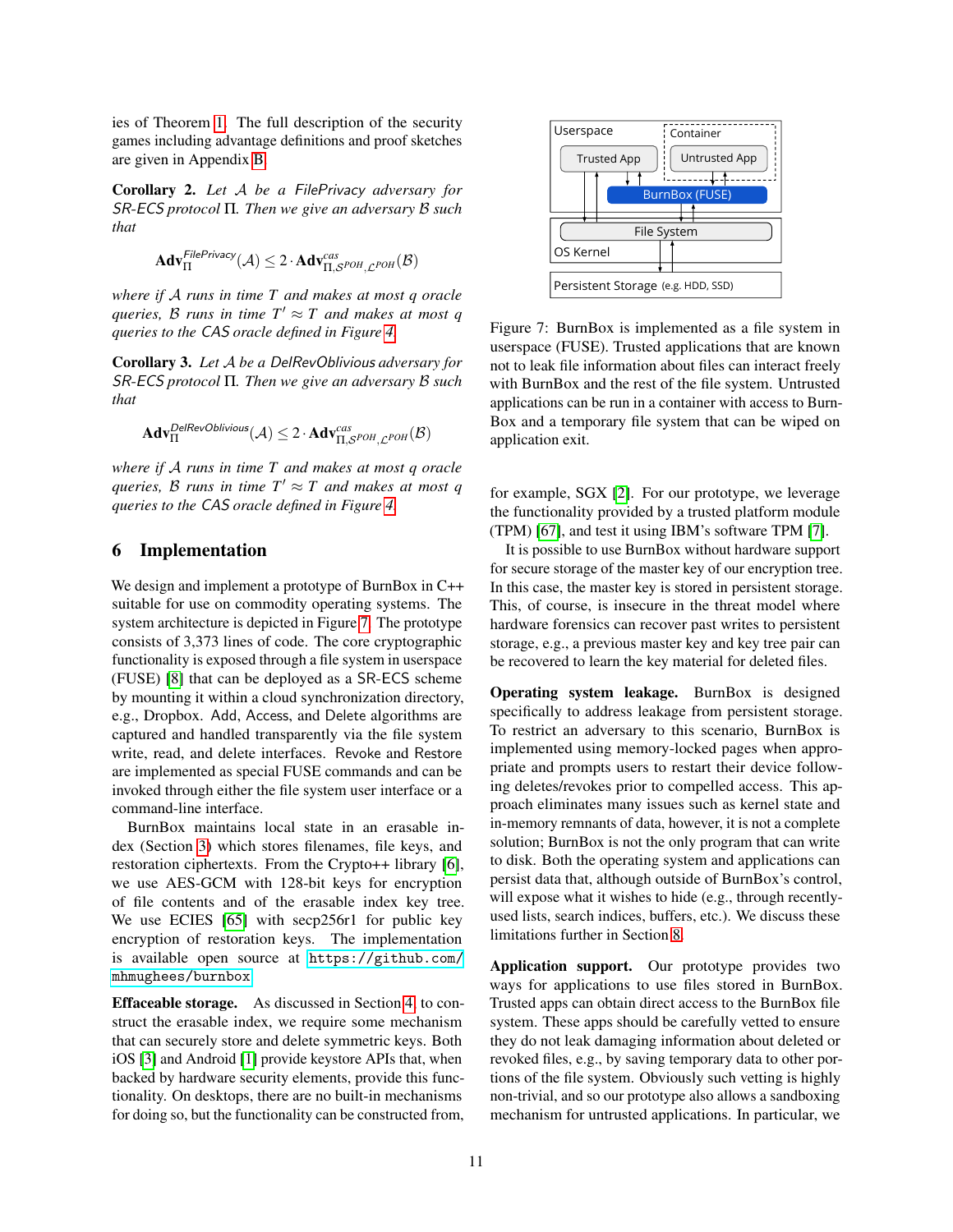<span id="page-11-1"></span>

Figure 8: Evaluation of the storage and latency overheads imposed by BurnBox with respect to the number of files stored. Operation costs are plotted broken down into constituent parts and stacked to make up the total cost.

allow running an application within a Docker container given access to BurnBox and a temporary file system that is wiped on application exit. For the latter we use a ramdisk [\[43\]](#page-15-17).

## <span id="page-11-0"></span>7 Evaluation

As with a standard encrypted cloud store, the time to add and read files is primarily a function of client bandwidth and file length. BurnBox adds storage and timing overhead on top of these costs in order to maintain an erasable index and support revocation/restoration. Our evaluation answers the following questions:

- (1) What is the storage overhead imposed by BurnBox on the client and cloud server?
- (2) What are the latency overheads of BurnBox operations and how are they affected by the number of files (i.e. size of erasable index)?

Experimental setup. To answer the questions above, we run a series of experiments on a 2.2 GHz Intel core i7 Haswell processor with 16GB of RAM. We use a constant file size of 1 MB. File size affects the time to encrypt and decrypt files, but is a shared cost of all encrypted cloud storage schemes. We focus on measuring the additional overhead BurnBox incurs, such as maintaining the erasable index, which is not dependent on file size. In our experiments, we do not mount BurnBox within a cloud sync directory. Thus our measurements capture cryptographic and I/O costs, but not the additional network costs that would be present in a cloud setting.

Storage overhead. The erasable index on the client stores a filename (16 B), key-value store key (16 B), symmetric key (16 B), and restoration ciphertext (305 B) for each file. The key tree, whose leaves are used to encrypt individual rows of the index, grows linearly in the total number of files with new branches generated lazily. As expected, total client storage, consisting of the key tree and the encrypted rows, increases linearly with the number of files (Figure [8\)](#page-11-1). This amounts to a reasonable client overhead for most use cases. For example, a device can store  $10<sup>5</sup>$  files in BurnBox while incurring less than 80 MB of local storage overhead. Note that the number of files includes deleted, revoked, and active files. In order to store the restoration ciphertext, revoked files incur almost the same storage overhead as active files; and thus, to achieve deletion-revocation obliviousness, deleted files also incur the same storage overhead. Finally, there is no storage overhead for the cloud server on top of the cost of the encrypted file contents.

Operation latency. Before any operation can be performed, our design requires reading the entire erasable index (i.e., filename to key mappings) into memory. Ideally, only the relevant row corresponding to the filename specified by each operation would be loaded. However, recall in order to prevent leakage of filename information from storage patterns, the index is not ordered by filename. This makes efficient direct row level accesses to the persisted index based on filename impossible. As a result, the start-up cost is linear in the number of files (in-order traversal of the key tree and decryption of each row). Nevertheless it is not prohibitively large, e.g., requiring 4.2 seconds for  $10^5$  files (Figure [8\)](#page-11-1), since, once loaded, the index can be stored in memory using a fast data structure, e.g., a hash table.

Next we turn to evaluating the latency of each operation.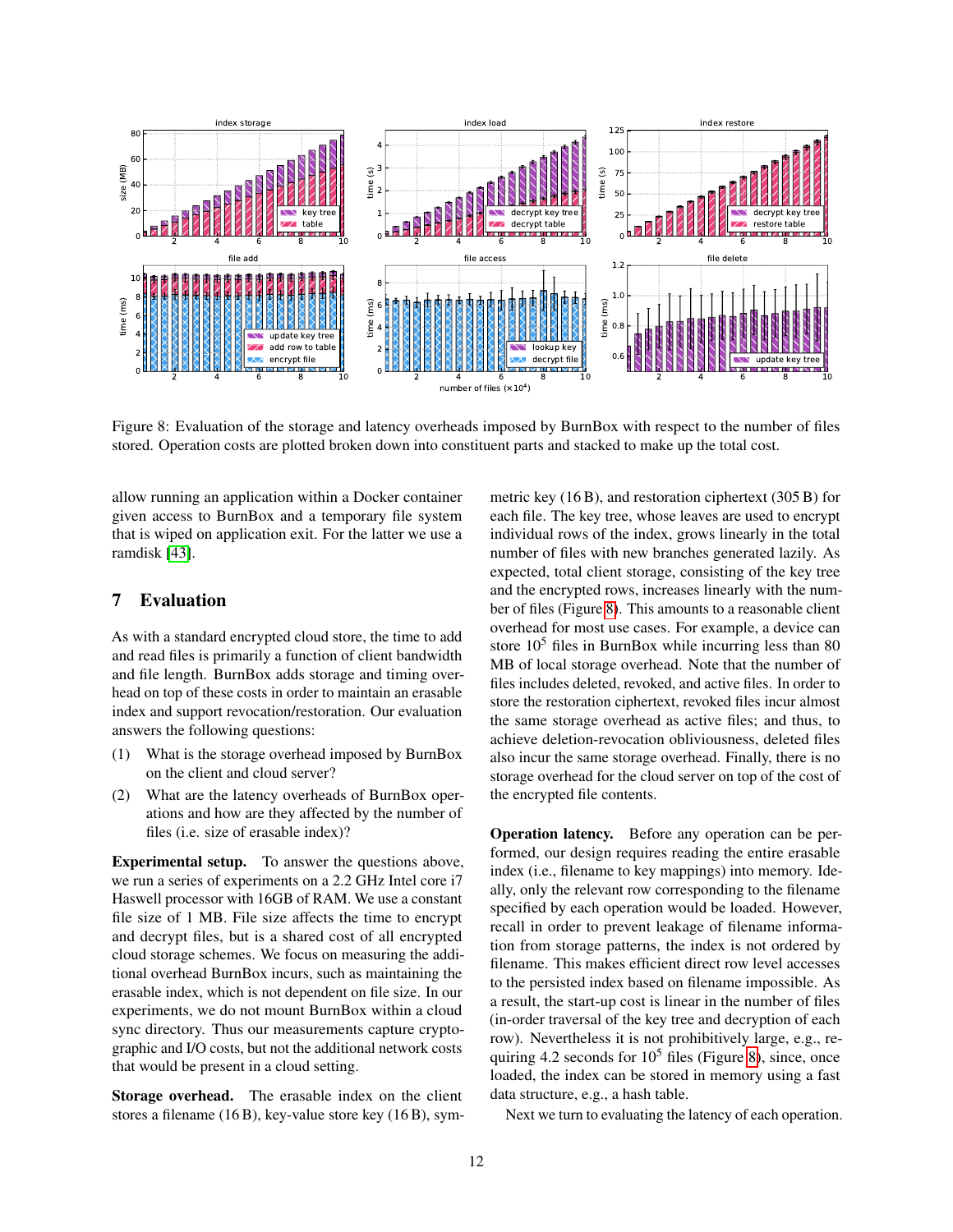Delete and Revoke operations simply update a row of the erasable index. Updating a row consists of sampling a new key to encrypt the row and updating the keys in the key tree path. Figure [8](#page-11-1) shows the expected logarithmic relationship with number of files (i.e., height of key tree) and is independent of the size of files. The Add operation consists of the standard file encryption cost along with the overhead of an erasable index row update (Figure [8\)](#page-11-1). The file encryption cost shown here is constant since our experiments add files of constant size (1 MB), but in general this cost will depend linearly on the size of the file. We see that the majority of the cost is from file encryption and overhead is small  $(< 20\%)$ . The Access operation does not modify the erasable index and consists only of the file decryption cost. The Restore operation decrypts all restoration ciphertexts and updates the leaves of the key tree, executing in time linear to the number of files (Figure [8\)](#page-11-1). The bulk of the cost in Restore comes from the public key decryption of a restoration ciphertext for each file ( $\sim$  1 ms / decryption).

## <span id="page-12-0"></span>8 Limitations

Access pattern inference. BurnBox does not hide access patterns for files stored in the cloud. In other contexts such as searchable encryption, access pattern leakage has been known to allow attacks that recover plaintext information [\[34,](#page-15-18) [35,](#page-15-19) [50\]](#page-15-20) given some information about the underlying encrypted documents. The success of these types of attacks have so far been limited to recovering information of highly structured data types, such as columns of first names or social security numbers. It remains to be seen in what contexts attacks exist for a space as large and unstructured as files. While these issues are independent of BurnBox and instead stem from the general use of cloud storage, we consider if compelled access presents a unique problem for access pattern attacks.

By learning the plaintexts of undeleted files upon compelled access, the adversary may be able to better model the access distribution for a particular user leading to a stronger inference attack. Certainly if accesses between known plaintexts and unknown plaintexts can be correlated this would lend a strong advantage to the adversary (e.g., a set of files is known to be accessed in quick succession; if a few of the files are revealed, it can be inferred that the other deleted files accessed in succession belong to the set). However, should sensitive revoked files have little correlation with unrevoked files, the adversary will not be able to exploit the revealed files in this way.

Another consideration for leakage is file name length and file size which, for example, might uniquely identify files. Names can be padded to a maximum length with little loss as most file systems only allow 255 character names. File sizes are more challenging. If BurnBox is used with files where sizes are unique, these sizes should be padded. The granularity of such padding is dependent on the distribution of file lengths.

One final note is that access patterns after a compromise can reveal whether files were deleted or just revoked, because deleted files will never be read from or written to again. While we can preserve obliviousness during a compelled access search, access to the file after the search will inform the adversary if they are monitoring the cloud store. This appears to be unavoidable without resorting to, e.g., oblivious RAM [\[54\]](#page-15-16), and even then the volume of accesses would leak some information.

Operating system leakage. BurnBox is designed to limit leakage from persistent storage following device restart in the compelled access threat model. While we have formally evaluated the security of BurnBox with respect to its cryptographic state, a complete picture of BurnBox usage includes the underlying operating system and interacting applications; both can access sensitive data and write to persistent storage. These other vectors of leakage have long been identified as a challenge for systems with similar goals to BurnBox, e.g., in deniable file systems [\[25\]](#page-15-21).

Such concerns include: recently used file lists; indexes for OS wide search; application screen shots used for transitions<sup>[1](#page-0-0)</sup>; file contents from BurnBox memory being paged to disk; text inputs stored either in keyboard buffers or predictive typing mechanisms; byproducts of rendering and displaying files to the user; and the volume and timing of disk operations.

Some of these issues can be handled by configuration or user action. Disabling OS-wide search and indexing for BurnBox directories prevents file names and contents from being stored in those indexes. To guard against leakage from memory being paged to disk, BurnBox uses memory locked pages where available. Users can avoid leaving applications with access to sensitive data open, which reduces the risk of leakage on suspend or resume. These approaches are somewhat unsatisfying because they require user-specific actions or at least OS-wide configuration changes (that perhaps can be handled by an installer).

BurnBox is necessary, but not sufficient, to fully protect against these issues and must be part of a larger ecosystem of techniques to achieve complete security. Applications need to take steps to prevent leakage. In some cases, as in our prototype, it may be as simple as running the application within a container with access only to a temporary file system that is erased on application exit. At the operating system level, special virtualization techniques [\[27\]](#page-15-22), purpose built file systems [\[11\]](#page-14-21), and write-only ORAM [\[60\]](#page-16-13) can address many leakage issues.

 $<sup>1</sup>$ Many operating systems use screen shots of the user interface when</sup> resuming either suspended applications or the OS itself.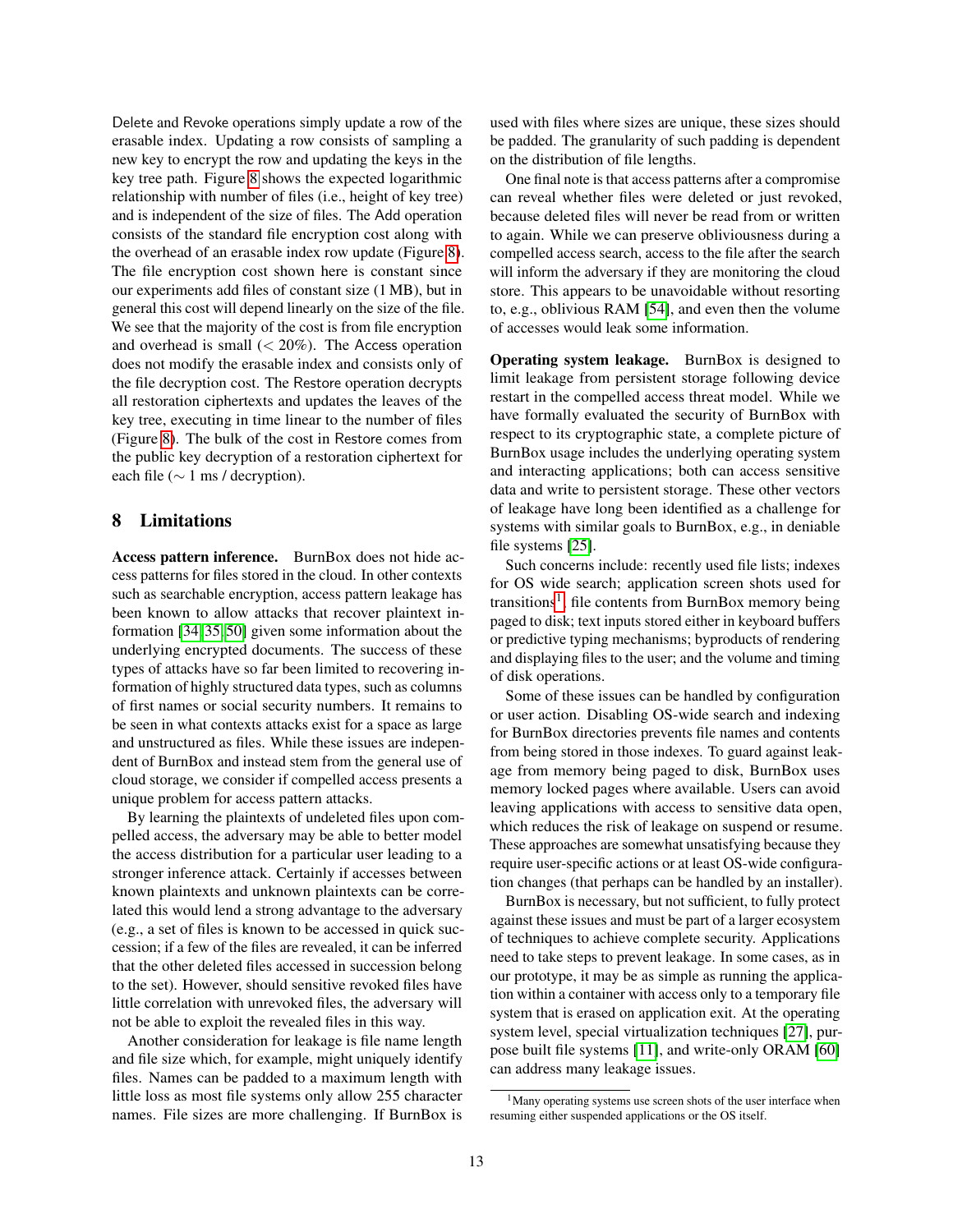Delete timing. A particular issue related to operating system leakage is revelation of timing and volume of disk accesses to forensics tools. In addition to hiding whether a file's status is revoked or deleted, BurnBox targets hiding when the status changed (deletion/revocation timing privacy). To this end, it stores all cryptographic material in two monolithic files. As a result an adversary examining timestamps learns the time of the last operation in Burn-Box but nothing about the timing or volume of preceding operations or what they were.

However, the file system itself, or even the underlying physical storage medium, may leak more granular information. A journaling file system might, for example, leak when an individual entry in the erasable index was last touched. While we have carefully designed BurnBox to ensure this reveals no addition information, it does by necessity reveal when the file's status changed. Even if such fine grained information is not available, a flurry of file system activity, regardless of if it can be directly associated BurnBox, might suggest a user was revoking or deleting files immediately prior to a search, raising suspicion.

Even should such operating-system leakage reveal timing, BurnBox may provide value in terms of delete timing privacy for attackers who do not conduct low level disk forensics. We note that if one ignores the secondary goal of delete/revocation timing privacy, one could modify BurnBox to have the erasable index client state outsourced to cloud storage. Then Delete and Revoke operations would involve interactions with the cloud (revealing timing trivially), but this would arguably simplify the design.

Deleting files from the cloud. A final limitation is that BurnBox, as described, never requests the cloud storage service to delete files. This is necessary to provide deletion/revocation obliviousness. However, at some juncture it will be necessary to free up storage space and this may enable a compelled-access adversary to at that point identify that a user previously revoked files. A user might therefore do such deletions well after the compelled access search, but since it leaks information to the adversary its timing should be considered carefully.

#### 9 Related Work

A variety of works have looked at related problems surrounding compelled access, secure erasure, and encrypted cloud storage.

Secure deletion. The problem of secure deletion for files has been explored extensively in various contexts [\[26,](#page-15-23) [29,](#page-15-24) [57\]](#page-16-14). These works can be divided into two distinct approaches, data overwriting [\[38,](#page-15-25) [69\]](#page-16-15) and cryptographic erasure [\[17,](#page-14-5) [23,](#page-14-6) [58\]](#page-16-1). Data overwriting is not applicable to a corrupted cloud storage provider who stores snapshots.

Cryptographic erasure alone doesn't provide temporary revocation. Neither approach directly solves the issue of metadata needed to locate files (in our case file names).

History independence. A line of work has examined history independent data structures [\[33,](#page-15-1) [48,](#page-15-2) [49\]](#page-15-3) and (local) file systems [\[11\]](#page-14-21). As we discussion in Section [3,](#page-4-0) however, these techniques do not work when confronted with adversaries who can forensically recover fine grained past file system state, rather they ensure only that the current state is independent of its history. While the use of a historyindependent file system for local storage [\[11\]](#page-14-21) could be used to augment BurnBox to improve its ability to hide access patterns (during a forensic analysis), it does not alone suffice for the compelled access scenario as it does not protect cloud data or provide for self-revocation.

Decoy-based approaches. Several works target tricking adversaries via decoy content, revealed by providing a fake password. Deniable encryption [\[19,](#page-14-2) [21,](#page-14-22) [62\]](#page-16-16) targets public key encrypted messages which can later be opened to some decoy message. Gasti et al. [\[30\]](#page-15-10) use deniable public-key encryption to build a cloud-backed file system. These approaches do not hide file names or provide for self-revocation, and they require choosing a decoy message at file creation time.

Honey encryption [\[37,](#page-15-26) [39,](#page-15-27) [40\]](#page-15-28) targets ensuring decryption under wrong passwords results in decoy plaintexts, but only works for a priori known distributions of plaintext data, making it unsuitable for general use. We target CAS-secure encryption for arbitrary data.

Deniable file systems [\[9,](#page-14-1) [30,](#page-15-10) [36,](#page-15-11) [53,](#page-15-0) [56\]](#page-15-13), also known as steganographic file systems [\[9\]](#page-14-1), support a hidden volume that is concealed from the adversary and a decoy volume that is unlocked via a fake password. Deniable file systems require users either to a priori compartmentalize their life into a deniable and non-deniable partition or to create and maintain plausible "dummy" data for the decoy volume while conducting everything in the hidden volume. In contrast, we require users simply excise what they want to hide when compelled access is likely.

At a higher level, all decoy-based systems require the user to lie to the authority and intentionally reveal the wrong password (or cryptographic secret). In addition to requiring the user to actively not comply, lying may have legal implications in some cases. Our approach is different and does not depend on prearranged decoy content or lying.

Capture-resilient devices. A series of works [\[44,](#page-15-29) [45\]](#page-15-30) investigated capture-resilient devices, where one uses a remote server to help encrypt data on the device so that if the device is captured, offline dictionary attacks against user passwords does not suffice to break security. These settings, and similar, assume the user does not disclose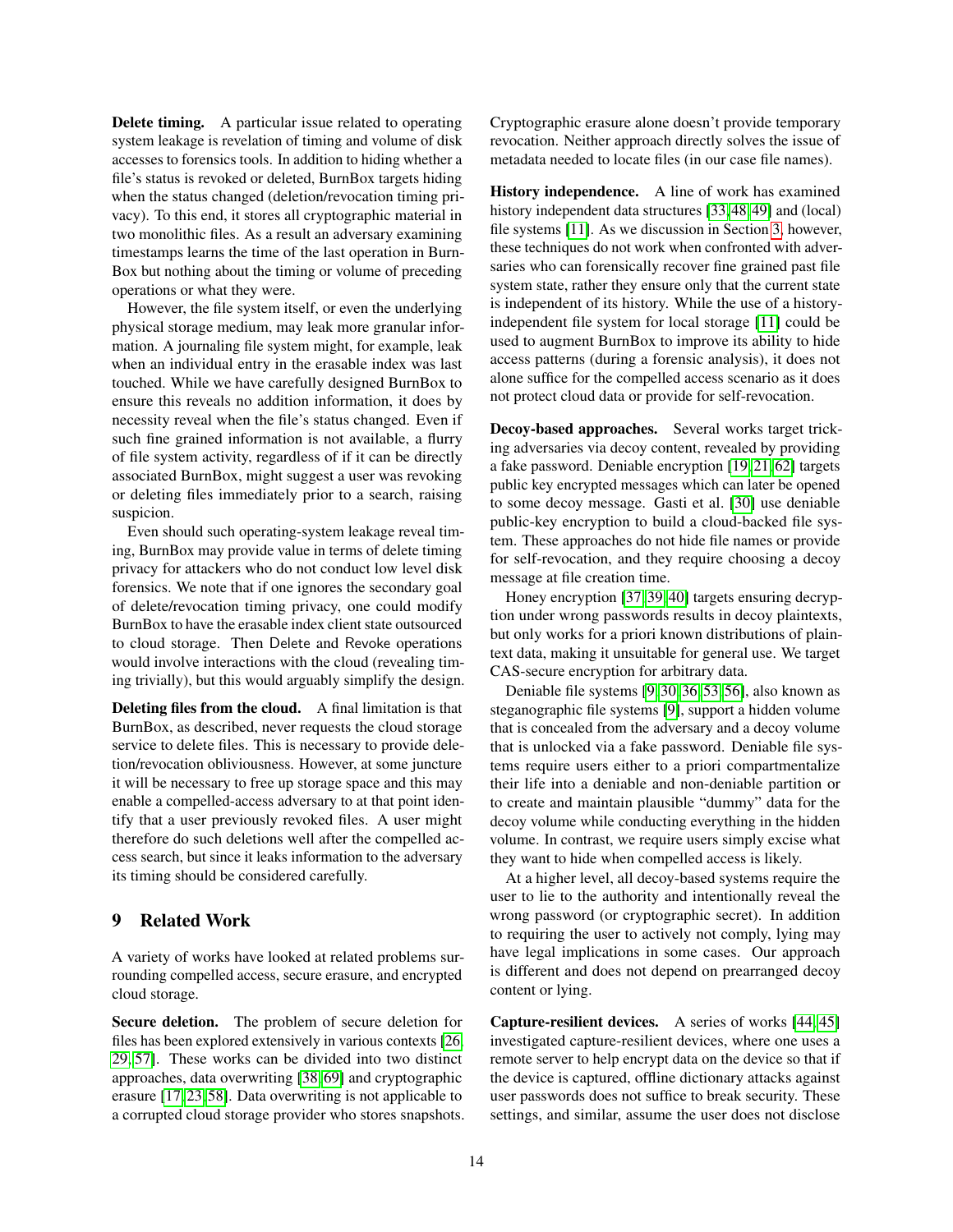their password, thus making it insufficient for the compelled access threat model we target here.

## 10 Conclusion

In this paper we explored the setting of compelled access, where physically present authorities force a user to disclose secrets in order to allow a search of their digital devices. We introduced the notion of self-revocable encryption, in which the user can, ahead of a potential search (e.g., before crossing a national border), revoke their ability to access sensitive data. We explored this approach in the context of encrypted cloud storage applications, showing that one can hide not only file contents but also whether and which files were revoked.

We detailed a new cryptographic security notion, called compelled access security, to capture the level of access pattern leakage a scheme admits. We introduced a scheme for which we can formally analyze compelled access security relative to a reasonable leakage regime. Interestingly, the analysis requires non-committing encryption.

We report on an initial prototype of the resulting tool, called BurnBox. While it has various limitations due primarily to operating system and application leakage, BurnBox provides a foundation for realizing client devices that resist compelled access searches.

#### Acknowledgments

This work was supported in part by Nirvan Tyagi's NSF Graduate Research Fellowship, NSF grants 1558500, 1514163, and 1330308, and a generous gift from Microsoft.

#### References

- <span id="page-14-18"></span>[1] Android keystore system. [https://developer.android.](https://developer.android.com/training/articles/keystore.html) [com/training/articles/keystore.html](https://developer.android.com/training/articles/keystore.html).
- <span id="page-14-19"></span>[2] Intel Software Guard Extensions (Intel SGX). [https://](https://software.intel.com/en-us/sgx) [software.intel.com/en-us/sgx](https://software.intel.com/en-us/sgx).
- <span id="page-14-17"></span>[3] Storing keys in the secure enclave. [https://developer.](https://developer.apple.com/documentation/security/certificate_key_and_trust_services/keys/storing_keys_in_the_secure_enclave) [apple.com/documentation/security/certificate\\_](https://developer.apple.com/documentation/security/certificate_key_and_trust_services/keys/storing_keys_in_the_secure_enclave) [key\\_and\\_trust\\_services/keys/storing\\_keys\\_in\\_the\\_](https://developer.apple.com/documentation/security/certificate_key_and_trust_services/keys/storing_keys_in_the_secure_enclave) [secure\\_enclave](https://developer.apple.com/documentation/security/certificate_key_and_trust_services/keys/storing_keys_in_the_secure_enclave).
- <span id="page-14-10"></span>[4] Truecrypt. <http://truecrypt.sourceforge.net/>, 2014.
- <span id="page-14-0"></span>[5] Cbp releases updated border search of electronic device directive and fy17 statistics. [https://www.](https://www.cbp.gov/newsroom/national-media-release/cbp-releases-updated-border-search-electronic-device-directive-and) [cbp.gov/newsroom/national-media-release/](https://www.cbp.gov/newsroom/national-media-release/cbp-releases-updated-border-search-electronic-device-directive-and) [cbp-releases-updated-border](https://www.cbp.gov/newsroom/national-media-release/cbp-releases-updated-border-search-electronic-device-directive-and), 1 2018.
- <span id="page-14-16"></span>[6] Crypto++ library. <https://www.cryptopp.com/>, 2018.
- <span id="page-14-20"></span>[7] Ibm software tpm. <http://ibmswtpm.sourceforge.net/>, 2018.
- <span id="page-14-15"></span>[8] Libfuse: Filesystem in userspace. [https://github.com/](https://github.com/libfuse/libfuse) [libfuse/libfuse](https://github.com/libfuse/libfuse), 2018.
- <span id="page-14-1"></span>[9] ANDERSON, R. J., NEEDHAM, R. M., AND SHAMIR, A. The steganographic file system. In *Information Hiding, Second International Workshop, Portland, Oregon, USA, April 14-17, 1998, Proceedings* (1998), pp. 73–82.
- <span id="page-14-11"></span>[10] ASSANGE, J., DREYFUS, S., AND WEINMANN, R. Rubberhose, 1997. [https://web.archive.org/web/20100915130330/](https://web.archive.org/web/20100915130330/http://iq.org/~proff/rubberhose.org/) [http://iq.org/~proff/rubberhose.org/](https://web.archive.org/web/20100915130330/http://iq.org/~proff/rubberhose.org/).
- <span id="page-14-21"></span>[11] BAJAJ, S., AND SION, R. HIFS: history independence for file systems. In *ACM Conference on Computer and Communications Security* (2013), ACM, pp. 1285–1296.
- <span id="page-14-14"></span>[12] BARBOSA, M., AND FARSHIM, P. Indifferentiable authenticated encryption. In *Advances in Cryptology – CRYPTO 2018* (2018).
- <span id="page-14-7"></span>[13] BELLARE, M., AND O'NEILL, A. Semantically-secure functional encryption: Possibility results, impossibility results and the quest for a general definition. In *Cryptology and Network Security - 12th International Conference, CANS 2013, Paraty, Brazil, November 20-22. 2013. Proceedings* (2013), pp. 218–234.
- <span id="page-14-13"></span>[14] BELLARE, M., AND ROGAWAY, P. Random oracles are practical: A paradigm for designing efficient protocols. In *CCS '93, Proceedings of the 1st ACM Conference on Computer and Communications Security, Fairfax, Virginia, USA, November 3-5, 1993.* (1993), pp. 62–73.
- <span id="page-14-23"></span>[15] BELLARE, M., AND ROGAWAY, P. The security of triple encryption and a framework for code-based game-playing proofs. In *Advances in Cryptology - EUROCRYPT 2006, 25th Annual International Conference on the Theory and Applications of Cryptographic Techniques, St. Petersburg, Russia, May 28 - June 1, 2006, Proceedings* (2006), pp. 409–426.
- <span id="page-14-12"></span>[16] BONEH, D., LEWI, K., AND WU, D. J. Constraining pseudorandom functions privately. *IACR Cryptology ePrint Archive 2015* (2015), 1167.
- <span id="page-14-5"></span>[17] BONEH, D., AND LIPTON, R. J. A revocable backup system. In *Proceedings of the 6th USENIX Security Symposium, San Jose, CA, USA, July 22-25, 1996* (1996).
- <span id="page-14-9"></span>[18] BURGE, C., AND CHIN, J. Twelve days in Xinjiang: How China's surveillance state overwhelms daily life. [https://www.wsj.](https://www.wsj.com/articles/twelve-days-in-xinjiang) [com/articles/twelve-days-in-xinjiang](https://www.wsj.com/articles/twelve-days-in-xinjiang), Dec 2017.
- <span id="page-14-2"></span>[19] CANETTI, R., DWORK, C., NAOR, M., AND OSTROVSKY, R. Deniable encryption. In *CRYPTO* (1997), vol. 1294 of *Lecture Notes in Computer Science*, Springer, pp. 90–104.
- <span id="page-14-8"></span>[20] CANETTI, R., FEIGE, U., GOLDREICH, O., AND NAOR, M. Adaptively secure multi-party computation. In *Proceedings of the Twenty-Eighth Annual ACM Symposium on the Theory of Computing, Philadelphia, Pennsylvania, USA, May 22-24, 1996* (1996), pp. 639–648.
- <span id="page-14-22"></span>[21] CARO, A. D., IOVINO, V., AND O'NEILL, A. Deniable functional encryption. In *Public Key Cryptography (1)* (2016), vol. 9614 of *Lecture Notes in Computer Science*, Springer, pp. 196– 222.
- <span id="page-14-3"></span>[22] CASH, D., JAEGER, J., JARECKI, S., JUTLA, C. S., KRAWCZYK, H., ROSU, M., AND STEINER, M. Dynamic searchable encryption in very-large databases: Data structures and implementation. In *21st Annual Network and Distributed System Security Symposium, NDSS 2014, San Diego, California, USA, February 23-26, 2014* (2014).
- <span id="page-14-6"></span>[23] CRESCENZO, G. D., FERGUSON, N., IMPAGLIAZZO, R., AND JAKOBSSON, M. How to forget a secret. In *STACS 99, 16th Annual Symposium on Theoretical Aspects of Computer Science, Trier, Germany, March 4-6, 1999, Proceedings* (1999), pp. 500–509.
- <span id="page-14-4"></span>[24] CURTMOLA, R., GARAY, J. A., KAMARA, S., AND OSTROVSKY, R. Searchable symmetric encryption: improved definitions and efficient constructions. In *ACM Conference on Computer and Communications Security* (2006), ACM, pp. 79–88.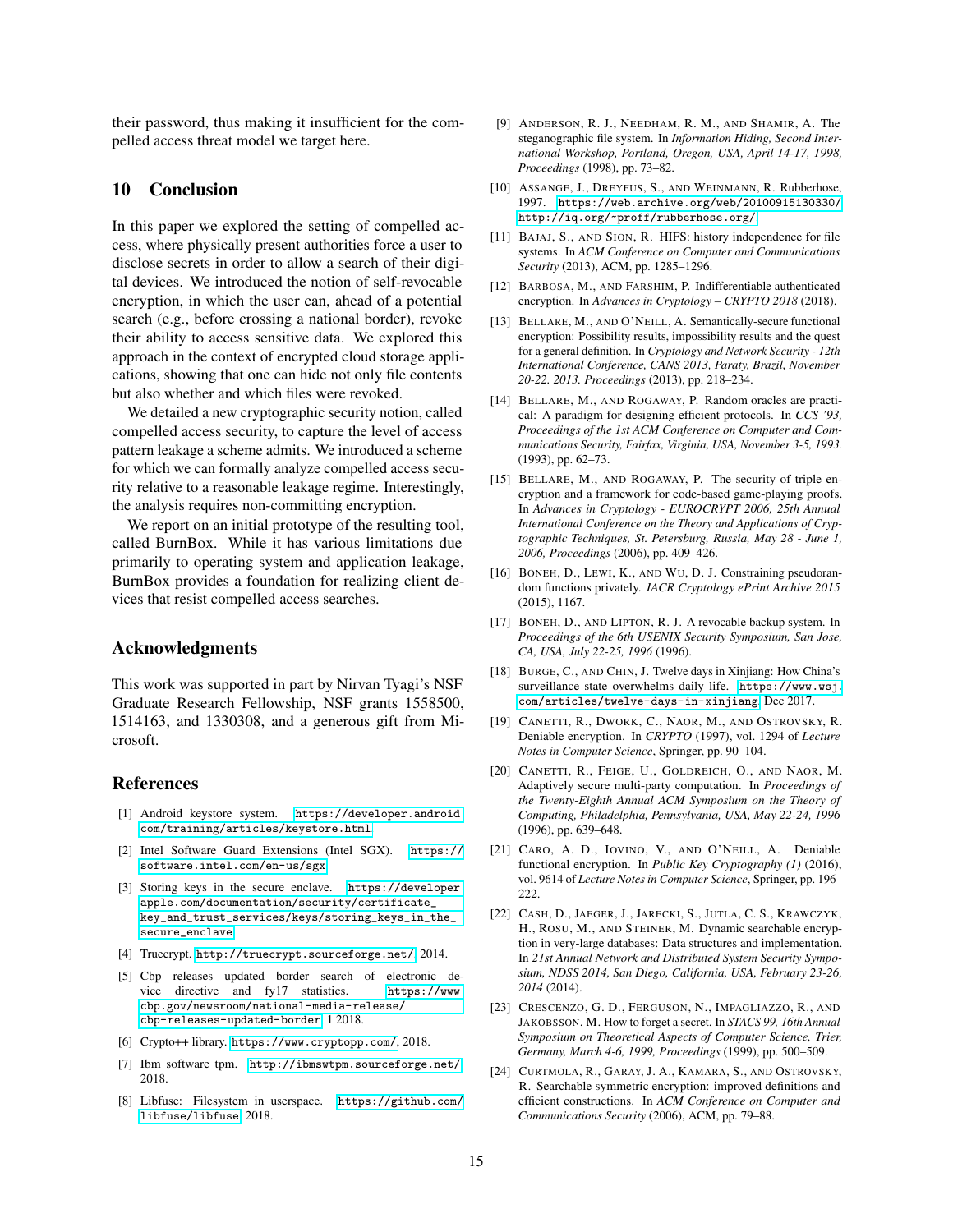- <span id="page-15-21"></span>[25] CZESKIS, A., HILAIRE, D. J. S., KOSCHER, K., GRIBBLE, S. D., KOHNO, T., AND SCHNEIER, B. Defeating encrypted and deniable file systems: Truecrypt v5.1a and the case of the tattling OS and applications. In *3rd USENIX Workshop on Hot Topics in Security, HotSec'08, San Jose, CA, USA, July 29, 2008, Proceedings* (2008).
- <span id="page-15-23"></span>[26] DIESBURG, S. M., AND WANG, A. A. A survey of confidential data storage and deletion methods. *ACM Comput. Surv. 43*, 1 (2010), 2:1–2:37.
- <span id="page-15-22"></span>[27] DUNN, A. M., LEE, M. Z., JANA, S., KIM, S., SILBERSTEIN, M., XU, Y., SHMATIKOV, V., AND WITCHEL, E. Eternal sunshine of the spotless machine: Protecting privacy with ephemeral channels. In *10th USENIX Symposium on Operating Systems Design and Implementation, OSDI 2012, Hollywood, CA, USA, October 8-10, 2012* (2012), pp. 61–75.
- <span id="page-15-5"></span>[28] FOX-BREWSTER, T. Feds have found a way to search locked phones of 100 trump protestors. [https://www.forbes.com/](https://www.forbes.com/sites/thomasbrewster/2017/03/23/) [sites/thomasbrewster/2017/03/23/](https://www.forbes.com/sites/thomasbrewster/2017/03/23/).
- <span id="page-15-24"></span>[29] GARFINKEL, S. L., AND SHELAT, A. Remembrance of data passed: A study of disk sanitization practices. *IEEE Security & Privacy 1*, 1 (2003), 17–27.
- <span id="page-15-10"></span>[30] GASTI, P., ATENIESE, G., AND BLANTON, M. Deniable cloud storage: sharing files via public-key deniability. In *Proceedings of the 9th annual ACM workshop on Privacy in the electronic society* (2010), ACM, pp. 31–42.
- <span id="page-15-14"></span>[31] GOLDREICH, O., GOLDWASSER, S., AND MICALI, S. How to construct random functions. *J. ACM 33*, 4 (1986), 792–807.
- <span id="page-15-31"></span>[32] GOLDWASSER, S., AND MICALI, S. Probabilistic encryption. *J. Comput. Syst. Sci. 28*, 2 (1984), 270–299.
- <span id="page-15-1"></span>[33] GOODRICH, M. T., KORNAROPOULOS, E. M., MITZEN-MACHER, M., AND TAMASSIA, R. More practical and secure history-independent hash tables. In *ESORICS (2)* (2016), vol. 9879 of *Lecture Notes in Computer Science*, Springer, pp. 20–38.
- <span id="page-15-18"></span>[34] GRUBBS, P., MCPHERSON, R., NAVEED, M., RISTENPART, T., AND SHMATIKOV, V. Breaking web applications built on top of encrypted data. In *Proceedings of the 2016 ACM SIGSAC Conference on Computer and Communications Security, Vienna, Austria, October 24-28, 2016* (2016), pp. 1353–1364.
- <span id="page-15-19"></span>[35] GRUBBS, P., SEKNIQI, K., BINDSCHAEDLER, V., NAVEED, M., AND RISTENPART, T. Leakage-abuse attacks against orderrevealing encryption. In *2017 IEEE Symposium on Security and Privacy, SP 2017, San Jose, CA, USA, May 22-26, 2017* (2017), pp. 655–672.
- <span id="page-15-11"></span>[36] HAN, J., PAN, M., GAO, D., AND PANG, H. A multi-user steganographic file system on untrusted shared storage. In *Proceedings of the 26th Annual Computer Security Applications Conference* (2010), ACM, pp. 317–326.
- <span id="page-15-26"></span>[37] JAEGER, J., RISTENPART, T., AND TANG, Q. Honey encryption beyond message recovery security. In *Advances in Cryptology - EUROCRYPT 2016 - 35th Annual International Conference on the Theory and Applications of Cryptographic Techniques, Vienna, Austria, May 8-12, 2016, Proceedings, Part I* (2016), M. Fischlin and J. Coron, Eds., vol. 9665 of *Lecture Notes in Computer Science*, Springer, pp. 758–788.
- <span id="page-15-25"></span>[38] JOUKOV, N., AND ZADOK, E. Adding secure deletion to your favorite file system. In *3rd International IEEE Security in Storage Workshop (SISW 2005), December 13, 2005, San Francisco, California, USA* (2005), pp. 63–70.
- <span id="page-15-27"></span>[39] JUELS, A., AND RISTENPART, T. Honey encryption: Encryption beyond the brute-force barrier. *IEEE Security & Privacy 12*, 4 (2014), 59–62.
- <span id="page-15-28"></span>[40] JUELS, A., AND RISTENPART, T. Honey encryption: Security beyond the brute-force bound. In *Advances in Cryptology - EURO-CRYPT 2014 - 33rd Annual International Conference on the Theory and Applications of Cryptographic Techniques, Copenhagen, Denmark, May 11-15, 2014. Proceedings* (2014), pp. 293–310.
- <span id="page-15-7"></span>[41] KING, R. FBI, NSA said to be secretly mining data from nine U.S. tech giants. [http://www.zdnet.com/article/](http://www.zdnet.com/article/fbi-nsa-said-to-be-secretly-mining-data-from-nine-u-s-tech-giants/) [fbi-nsa-said-to-be-secretly-mining-data](http://www.zdnet.com/article/fbi-nsa-said-to-be-secretly-mining-data-from-nine-u-s-tech-giants/).
- <span id="page-15-8"></span>[42] LABS, P. Filecoin: A decentralized storage network, 14 Aug. 2017.
- <span id="page-15-17"></span>[43] LANDLEY, R. ramfs, rootfs and initramfs. [https:](https://www.kernel.org/doc/Documentation/filesystems/ramfs-rootfs-initramfs.txt) [//www.kernel.org/doc/Documentation/filesystems/](https://www.kernel.org/doc/Documentation/filesystems/ramfs-rootfs-initramfs.txt) [ramfs-rootfs-initramfs.txt](https://www.kernel.org/doc/Documentation/filesystems/ramfs-rootfs-initramfs.txt), 2018.
- <span id="page-15-29"></span>[44] MACKENZIE, P. D., AND REITER, M. K. Delegation of cryptographic servers for capture-resilient devices. In *ACM Conference on Computer and Communications Security* (2001), ACM, pp. 10– 19.
- <span id="page-15-30"></span>[45] MACKENZIE, P. D., AND REITER, M. K. Networked cryptographic devices resilient to capture. *Int. J. Inf. Sec. 2*, 1 (2003),  $1-20.$
- <span id="page-15-9"></span>[46] MAIDSAFE.NET. MaidSafe.net announces project SAFE to the community (v1.4), 14 Apr. 2014.
- <span id="page-15-12"></span>[47] MCDONALD, A. D., AND KUHN, M. G. StegFS: A steganographic file system for linux. In *International Workshop on Information Hiding* (1999), Springer, pp. 463–477.
- <span id="page-15-2"></span>[48] MOLNAR, D., KOHNO, T., SASTRY, N., AND WAGNER, D. A. Tamper-evident, history-independent, subliminal-free data structures on PROM storage-or-how to store ballots on a voting machine (extended abstract). In *IEEE Symposium on Security and Privacy* (2006), IEEE Computer Society, pp. 365–370.
- <span id="page-15-3"></span>[49] NAOR, M., AND TEAGUE, V. Anti-persistence: History independent data structures. *IACR Cryptology ePrint Archive 2001* (2001), 36.
- <span id="page-15-20"></span>[50] NAVEED, M., KAMARA, S., AND WRIGHT, C. V. Inference attacks on property-preserving encrypted databases. In *Proceedings of the 22nd ACM SIGSAC Conference on Computer and Communications Security, Denver, CO, USA, October 12-6, 2015* (2015), pp. 644–655.
- <span id="page-15-6"></span>[51] NICHOLS, S. Dropbox: Oops, yeah, we didn't actually delete all your files this bug kept them in the cloud. [https://www.theregister.co.uk/2017/01/24/](https://www.theregister.co.uk/2017/01/24/dropbox_brings_old_files_back_from_dead/) [dropbox\\_brings\\_old\\_files\\_back\\_from\\_dead/](https://www.theregister.co.uk/2017/01/24/dropbox_brings_old_files_back_from_dead/), January 2017.
- <span id="page-15-15"></span>[52] NIELSEN, J. B. Separating random oracle proofs from complexity theoretic proofs: The non-committing encryption case. In *Annual International Cryptology Conference* (2002), Springer, pp. 111– 126.
- <span id="page-15-0"></span>[53] OLER, B., AND FRAY, I. E. Deniable file system–application of deniable storage to protection of private keys. In *6th International Conference on Computer Information Systems and Industrial Management Applications, CISIM 2007, Elk, Poland, June 28-30, 2007* (2007), pp. 225–229.
- <span id="page-15-16"></span>[54] OSTROVSKY, R. *Software protection and simulation on oblivious RAMs*. PhD thesis, Massachusetts Institute of Technology, Cambridge, MA, USA, 1992.
- <span id="page-15-4"></span>[55] PANJWANI, S. Tackling adaptive corruptions in multicast encryption protocols. In *Theory of Cryptography Conference* (2007), Springer, pp. 21–40.
- <span id="page-15-13"></span>[56] PETERS, T., GONDREE, M. A., AND PETERSON, Z. N. J. DEFY: A deniable, encrypted file system for log-structured storage. In *22nd Annual Network and Distributed System Security Symposium, NDSS 2015, San Diego, California, USA, February 8-11, 2015* (2015).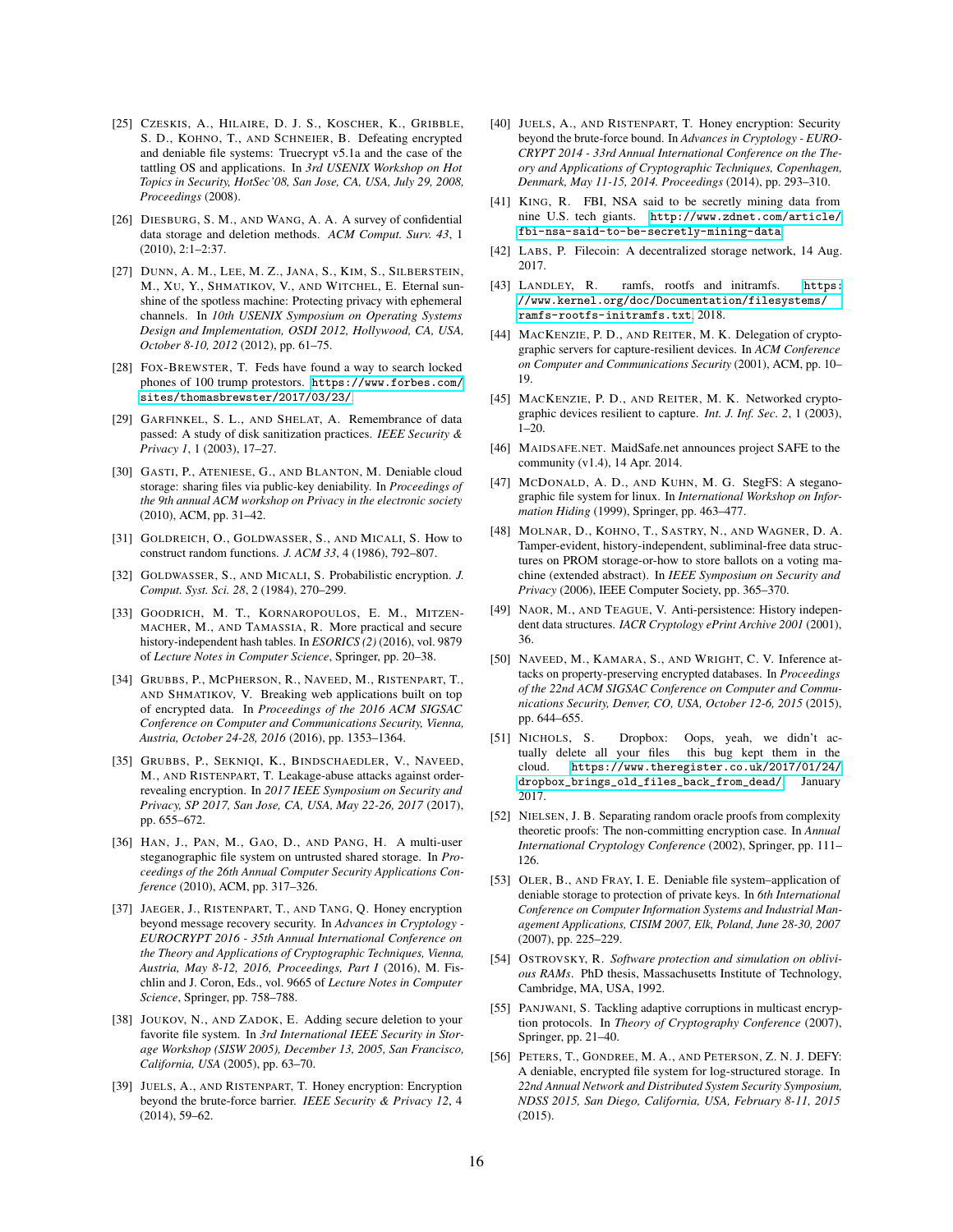- <span id="page-16-14"></span>[57] REARDON, J., BASIN, D. A., AND CAPKUN, S. Sok: Secure data deletion. In *2013 IEEE Symposium on Security and Privacy, SP 2013, Berkeley, CA, USA, May 19-22, 2013* (2013), pp. 301–315.
- <span id="page-16-1"></span>[58] REARDON, J., CAPKUN, S., AND BASIN, D. A. Data node encrypted file system: Efficient secure deletion for flash memory. In *Proceedings of the 21th USENIX Security Symposium, Bellevue, WA, USA, August 8-10, 2012* (2012), pp. 333–348.
- <span id="page-16-9"></span>[59] REARDON, J., RITZDORF, H., BASIN, D. A., AND CAPKUN, S. Secure data deletion from persistent media. In *2013 ACM SIGSAC Conference on Computer and Communications Security, CCS'13, Berlin, Germany, November 4-8, 2013* (2013), pp. 271–284.
- <span id="page-16-13"></span>[60] ROCHE, D. S., AVIV, A. J., CHOI, S. G., AND MAYBERRY, T. Deterministic, stash-free write-only ORAM. In *Proceedings of the 2017 ACM SIGSAC Conference on Computer and Communications Security, CCS 2017, Dallas, TX, USA, October 30 - November 03, 2017* (2017), pp. 507–521.
- <span id="page-16-6"></span>[61] RUOTI, S., ANDERSEN, J., ZAPPALA, D., AND SEAMONS, K. Why Johnny still, still can't encrypt: Evaluating the usability of a modern PGP client. *arXiv preprint arXiv:1510.08555* (2015).
- <span id="page-16-16"></span>[62] SAHAI, A., AND WATERS, B. How to use indistinguishability obfuscation: deniable encryption, and more. In *Symposium on Theory of Computing, STOC 2014, New York, NY, USA, May 31 - June 03, 2014* (2014), pp. 475–484.
- <span id="page-16-0"></span>[63] SAVAGE, C., AND NIXON, R. Privacy complaints mount over phone searches at U.S. border since 2011. [https://www.nytimes.com/2017/12/22/us/politics/](https://www.nytimes.com/2017/12/22/us/politics/us-border-privacy-phone-searches.html) [us-border-privacy-phone-searches.html](https://www.nytimes.com/2017/12/22/us/politics/us-border-privacy-phone-searches.html), 12 2017.
- <span id="page-16-7"></span>[64] SHENG, S., BRODERICK, L., KORANDA, C. A., AND HYLAND, J. J. Why Johnny still can't encrypt: Evaluating the usability of email encryption software. In *Symposium On Usable Privacy and Security* (2006), pp. 3–4.
- <span id="page-16-11"></span>[65] SHOUP, V. A proposal for an ISO standard for public key encryption. *IACR Cryptology ePrint Archive 2001* (2001), 112.
- <span id="page-16-5"></span>[66] SKILLEN, A., AND MANNAN, M. Mobiflage: Deniable storage encryption for mobile devices. *IEEE Transactions on Dependable and Secure Computing 11*, 3 (2014), 224–237.
- <span id="page-16-12"></span>[67] SUMRALL, N., AND NOVOA, M. Trusted computing group (tcg) and the tpm 1.2 specification. In *Intel Developer Forum* (2003), vol. 32.
- <span id="page-16-2"></span>[68] VORICK, D., AND CHAMPINE, L. Sia: Simple decentralized storage. <https://sia.tech/sia.pdf>, 29 Nov. 2014.
- <span id="page-16-15"></span>[69] WEI, M. Y. C., GRUPP, L. M., SPADA, F. E., AND SWANSON, S. Reliably erasing data from flash-based solid state drives. In *9th USENIX Conference on File and Storage Technologies, San Jose, CA, USA, February 15-17, 2011* (2011), pp. 105–117.
- <span id="page-16-8"></span>[70] WHITTEN, A., AND TYGAR, J. D. Why Johnny can't encrypt: A usability evaluation of PGP 5.0. In *USENIX Security Symposium* (1999), vol. 348.
- <span id="page-16-3"></span>[71] WILKINSON, S., BOSHEVSKI, T., BRANDOFF, J., PRESTWICH, J., HALL, G., GERBES, P., HUTCHINS, P., POLLARD, C., AND BUTERIN, V. Storj: A peer-to-peer cloud storage network (v2.0), 15 Dec. 2016.
- <span id="page-16-4"></span>[72] WOLCHOK, S., HOFMANN, O. S., HENINGER, N., FELTEN, E. W., HALDERMAN, J. A., ROSSBACH, C. J., WATERS, B., AND WITCHEL, E. Defeating vanish with low-cost sybil attacks against large dhts. In *Proceedings of the Network and Distributed System Security Symposium, NDSS 2010, San Diego, California, USA, 28th February - 3rd March 2010* (2010).

<span id="page-16-17"></span>

Figure 9: Security games for  $INDCPA_{PKE}^{B,b}$ .

## <span id="page-16-10"></span>A Proof of Theorem [1](#page-9-2)

First we recall the standard security notions needed in our proof.

The INDCPA $_{\text{PKE}}^{B,b}$  security game [\[32\]](#page-15-31) is defined in Figure [9.](#page-16-17) In this game, the adversary is tasked with determining the decryption of a challenge ciphertext to one of two distinct self-chosen plaintexts.

$$
\begin{aligned}\n\mathbf{Adv}_{\mathsf{PKE}}^{\text{indcpa}}(\mathcal{B}) &= \\
\left| \mathbb{P}\left[\mathsf{INDCPA}_{\mathsf{PKE}}^{\mathcal{B},1} = 1\right] - \mathbb{P}\left[\mathsf{INDCPA}_{\mathsf{PKE}}^{\mathcal{B},0} = 1\right]\right|. \end{aligned}
$$

We now give a proof of Theorem [1.](#page-9-2)

*Proof.* We bound the advantage of  $A$  in the CAS game by bounding the advantage of each of a series of game hops. The first game  $\mathcal{G}_0$  (Figure [10\)](#page-17-0) is identical to REAL<sup>A, Π</sup>, and the last game  $\mathcal{G}_8$  will be identical to IDEAL $A_{\rm cAS}^{A,\rm SPOH}$ ,  $\mathcal{L}^{\rm POH}$ . A subset of the games representing the more delicate transitions appear in Figures [10](#page-17-0) and [11.](#page-18-0)

Game  $G_1$  (Figure [10\)](#page-17-0) is the same as  $G_0$  except that it samples identifiers *id* without replacement. A simple birthday bound argument gives that  $\mathbb{P}[\mathcal{G}_0 = 1] \leq$  $\mathbb{P}[\mathcal{G}_1 = 1] + q_{\mathsf{Add}}^2/2^n.$ 

Game  $\mathcal{G}_2$  (not shown) dispenses with use of PKDec, instead using a table to track restoration plaintexts created in Add and later used in Restore. This does not change the functionality of the game as only legitimate ciphertexts generated in Add are ever decrypted and we assume a correct PKE scheme. Thus,  $\mathbb{P}[\mathcal{G}_1 = 1] = \mathbb{P}[\mathcal{G}_2 = 1]$ . Notice that in game  $\mathcal{G}_2$  the secret key for restoration ciphertexts is never used.

Game  $\mathcal{G}_3$  (not shown) replaces the restoration ciphertexts within Add with encryptions of zeros. We apply the security of the PKE scheme to bound this game hop. In detail, consider the adversary  $\beta$  for the INDCPA $_{PKE}^b$ game that runs  $G_1$  except use of  $PKEnc<sub>pk</sub>res}$  is replaced with a query to its left-or-right oracle on message pair  $(m_0 = \ell || id || k_m, m_1 = 0^{|\ell|+2n})$ . When  $b = 0$ , B runs exactly  $\mathcal{G}_2$ , and when  $b = 1$ ,  $\mathcal{B}$  runs exactly  $\mathcal{G}_3$ . Thus, the advantage of  $\mathcal{B}$  for the INDCPA<sup> $b$ </sup><sub>PKE</sub> game is exactly the same as the advantage in distinguishing between  $\mathcal{G}_2$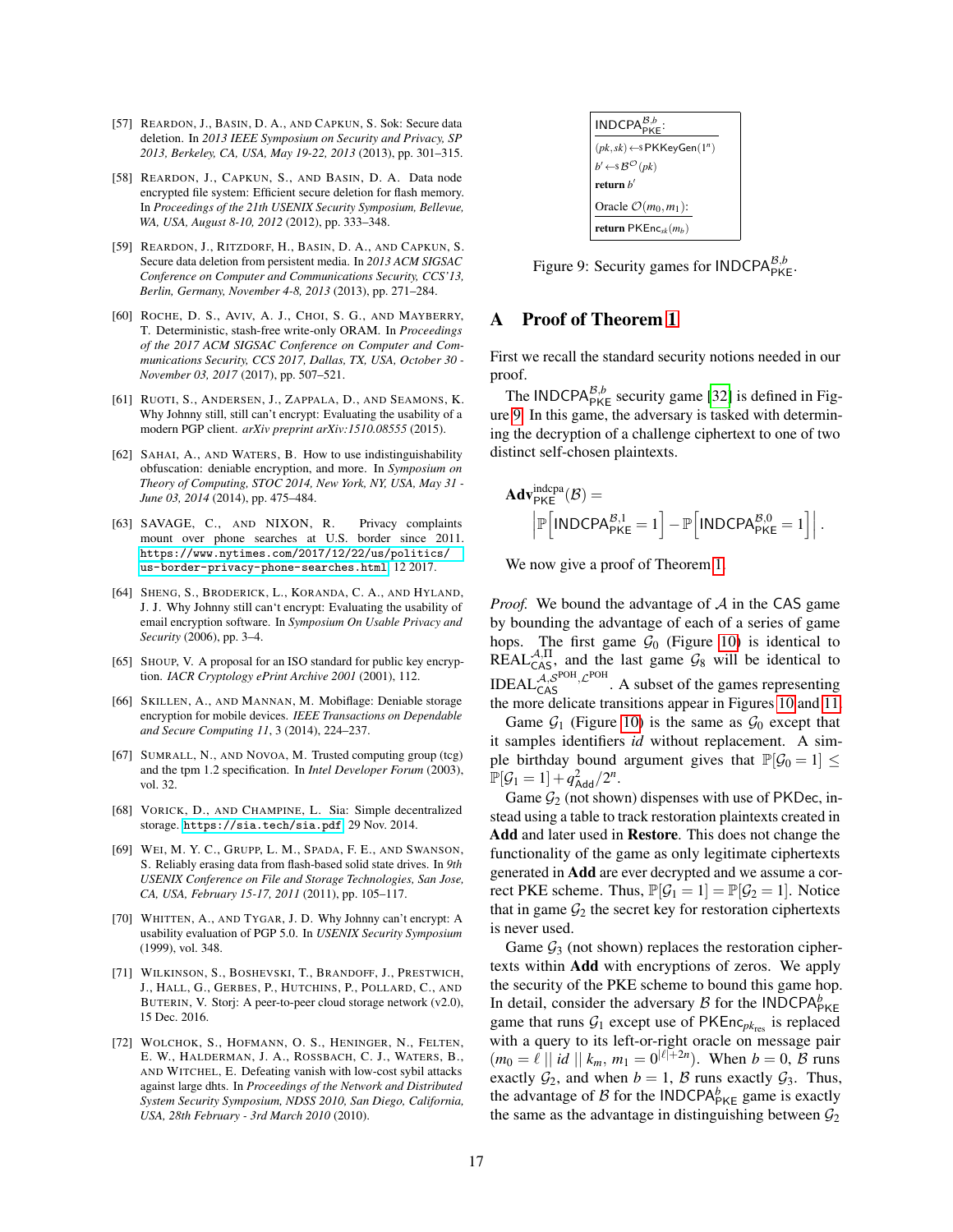<span id="page-17-0"></span>

| $\mathcal{G}_1$<br>$pk_{res}, sk_{res} \leftarrow SPKKeyGen()$<br>$b' \leftarrow s A^{\mathcal{O}}$<br>return $b'$                          | $Add(\ell,m)$<br>$id \leftarrow S \{0,1\}^n \setminus \mathcal{I}$ ; $\mathcal{I} \leftarrow \mathcal{I} \cup \{id\}$<br>$k_m \leftarrow$ s {0, 1} <sup>n</sup><br>$T[\ell] \leftarrow (id, k_m)$<br>$B(id] \leftarrow$ PKEnc <sub>pk<sub>res</sub> (<math>\ell \mid \mid id \mid \mid k_m</math>)</sub><br>$KV(id] \leftarrow \text{Energy}(k_m, m)$<br>return $(id, KV(id])$<br>$Delete(\ell)$<br>if $T[\ell] \neq \bot$ :<br>$(id, k_m) \leftarrow T[\ell]$<br>$B(id] \leftarrow$ PKEnc <sub>pkres</sub> $(0^{ \ell +2n})$<br>$T[\ell] \leftarrow \perp$ | $\mathrm{Access}(\ell)$<br>if $T[\ell] = \perp$ : return $\perp$<br>$(id, k_m) \leftarrow T[\ell]$<br>return $(id, KV(id])$<br>$\bf{Re}$ voke $(\ell)$<br>$T[\ell] \leftarrow \perp$                                                             | Restore()<br>for $(id, ct_{res}) \in B$ :<br>$(\ell, id, k_m) \leftarrow \text{PKDec}_{sk_{\text{res}}}(ct_{\text{res}})$<br><b>if</b> $(\ell, id, k_m) \neq 0^{ \ell  + 2n}$ :<br>$T[\ell] \leftarrow (id, k_m)$<br>Compromise()<br>return $T, B, pk_{res}$                       | $\text{Energy}(k,m)$<br>$ct\leftarrow\!\! \mathbb{S}\left\{ 0,1 \right\}^{\mathsf{clen}( m )}$<br>$D[k    ct] \leftarrow m$<br>return $ct$<br>$\textbf{Decrypt}(k, ct)$<br>return $D[k    ct]$ |
|---------------------------------------------------------------------------------------------------------------------------------------------|-------------------------------------------------------------------------------------------------------------------------------------------------------------------------------------------------------------------------------------------------------------------------------------------------------------------------------------------------------------------------------------------------------------------------------------------------------------------------------------------------------------------------------------------------------------|--------------------------------------------------------------------------------------------------------------------------------------------------------------------------------------------------------------------------------------------------|------------------------------------------------------------------------------------------------------------------------------------------------------------------------------------------------------------------------------------------------------------------------------------|------------------------------------------------------------------------------------------------------------------------------------------------------------------------------------------------|
| $\mathcal{G}_4$<br>$pk_{\rm res}, sk_{\rm res} \leftarrow s$ PKKeyGen()<br>$b' \leftarrow s \mathcal{A}^{\mathcal{O}}$<br>return $b'$       | $Add(\ell,m)$<br>$id \leftarrow \{0,1\}^n \setminus \mathcal{I}$ ; $\mathcal{I} \leftarrow \mathcal{I} \cup \{id\}$<br>$k_m \leftarrow$ $\{0,1\}^n$<br>$T[\ell] \leftarrow (id, k_m)$<br>$B(id] \leftarrow$ \$PKEnc <sub>pkres</sub> $(0^{ \ell +2n})$<br>$KV(id] \leftarrow \text{Energy}(k_m, m)$<br>return $(id, KV(id])$<br>Delete $(\ell)$<br>$T[\ell] \leftarrow \perp$                                                                                                                                                                               | $Access(\ell)$<br>if $T[\ell] = \perp$ : return $\perp$<br>$(id,k_m) \leftarrow T[\ell]$<br>return $(id, KV(id])$<br>$\bf{Re}$ voke $(\ell)$<br>$R[\ell] \leftarrow T[\ell]$<br>$T[\ell] \leftarrow \perp$                                       | Restore()<br>for $(\ell, (id, k_m)) \in R$ :<br>$T[\ell] \leftarrow (id, k_m)$<br>$R[\ell] \leftarrow \perp$<br>Compromise()<br>return $T, B, pk_{res}$                                                                                                                            | $\text{Energy}(k,m)$<br>$ct \leftarrow s \{0,1\}^{clen( m )}$<br>$D[k    ct] \leftarrow m$<br>return ct<br>$\textbf{Decrypt}(k, ct)$<br>return $D[k    ct]$                                    |
| $\mathcal{G}_5$<br>$pk_{\text{res}}, sk_{\text{res}} \leftarrow s$ PKKeyGen()<br>$b' \leftarrow s \mathcal{A}^{\mathcal{O}}$<br>return $b'$ | $Add(\ell,m)$<br>$p \leftarrow S \{0,1\}^n \backslash \mathcal{P}$ ; $\mathcal{P} \leftarrow \mathcal{P} \cup \{p\}$<br>$P[\ell] \leftarrow (p,m)$<br>$id \leftarrow \{0,1\}^n \setminus \mathcal{I}$ ; $\mathcal{I} \leftarrow \mathcal{I} \cup \{id\}$<br>$k_m \leftarrow$ \$ {0, 1} <sup>n</sup><br>$T^{\mathcal{S}}[p] \leftarrow (id, k_m)$<br>$B(id] \leftarrow$ \$PKEnc <sub>pkres</sub> $(0^{ \ell +2n})$<br>$KV(id] \leftarrow \text{Energy}(k_m, m)$<br>return $(id, KV(id])$<br>$Delete(\ell)$<br>$P[\ell] \leftarrow \perp$                     | $\mathrm{Access}(\ell)$<br>if $T[\ell] = \perp$ : return $\perp$<br>$(p,m) \leftarrow P[\ell]$<br>$(id,k_m) \leftarrow T^S[p]$<br>return $(id, KV(id])$<br>$\bf{Re}$ voke $(\ell)$<br>$R[\ell] \leftarrow P[\ell]$<br>$P[\ell] \leftarrow \perp$ | Restore()<br>for $(\ell,(p,m)) \in R$ :<br>$P[\ell] \leftarrow (p,m)$<br>$R[\ell] \leftarrow \perp$<br>Compromise()<br>for $(\ell,(p,m)) \in P$ :<br>$(id, k_m) \leftarrow T^S[p]$<br>$D[k_m    KV(id]] \leftarrow m$<br>$T[\ell] \leftarrow (id, k_m)$<br>return $T, B, pk_{res}$ | <b>Encrypt</b> $(k,m)$<br>$ct \leftarrow \S \{0,1\}^{\mathsf{clen}( m )}$<br>$D[k    ct] \leftarrow m$<br>return $ct$<br>$\textbf{Decrypt}(k, ct)$<br>return $D[k    ct]$                      |

Figure 10: Selected games used in the proof of Theorem [1.](#page-9-2) Tables  $T$ , *B*,  $KV$ , *P*,  $R$ ,  $T$ <sup>S</sup> are initially everywhere  $\perp$ .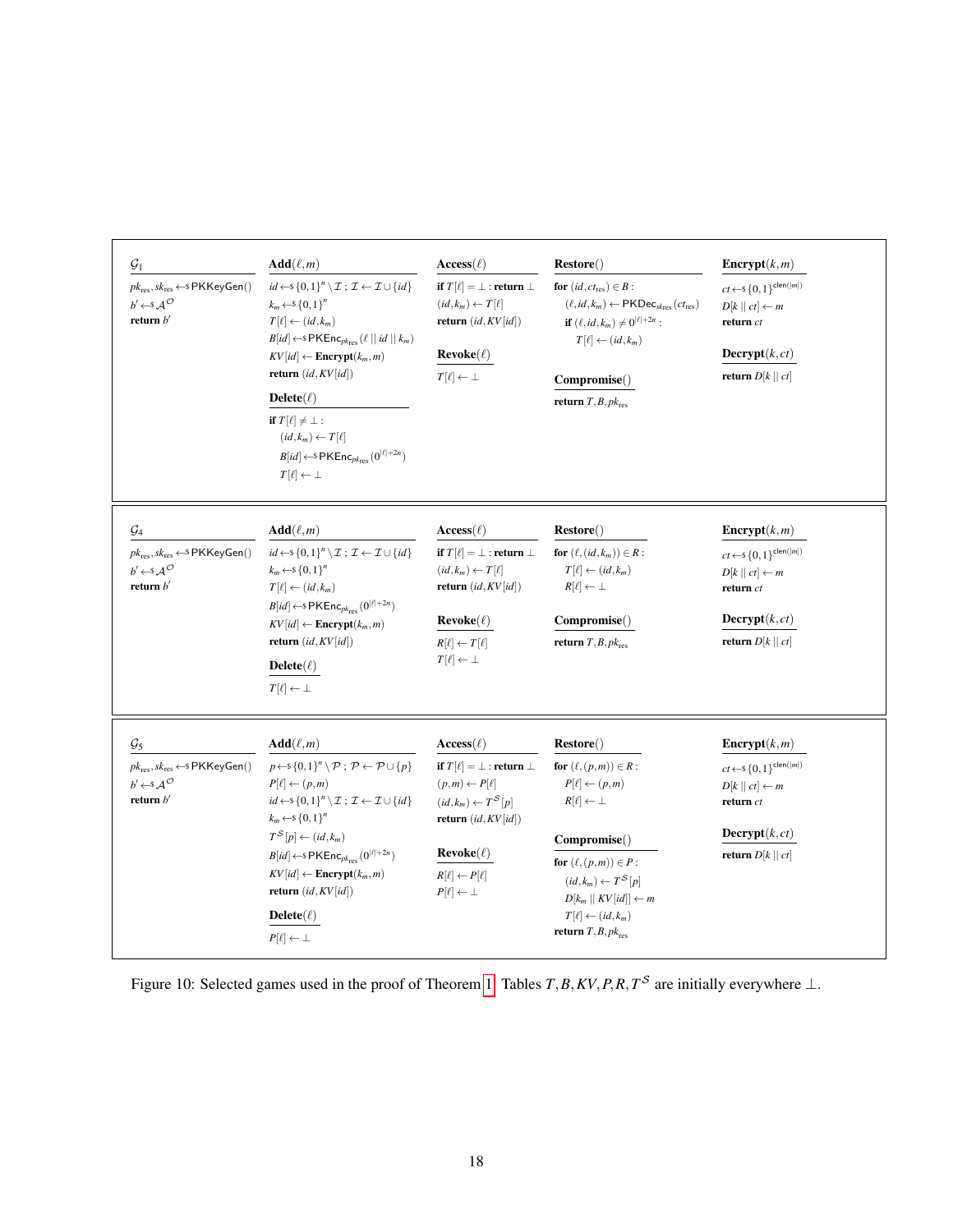<span id="page-18-0"></span>

| $\mathcal{G}_6$<br>$\mathcal{G}_7$<br>$pk_{\text{res}}, sk_{\text{res}} \leftarrow s$ PKKeyGen()<br>$b' \leftarrow s A^{\mathcal{O}}$<br>return $b'$ | $Add(\ell,m)$<br>$p \leftarrow S \{0,1\}^n \backslash \mathcal{P}$ ; $\mathcal{P} \leftarrow \mathcal{P} \cup \{p\}$<br>$P[\ell] \leftarrow (p,m)$<br>$id \leftarrow \{0,1\}^n \setminus \mathcal{I}$ ; $\mathcal{I} \leftarrow \mathcal{I} \cup \{id\}$<br>$k_m \leftarrow \{0,1\}^n$<br>$T^{\mathcal{S}}[p] \leftarrow (id, k_m)$<br>$B(id] \leftarrow$ SPKEnc <sub>pkres</sub> $(0^{ \ell +2n})$<br>$KV(id] \leftarrow \{0, 1\}^{clean( m )}$<br>$D'[k_m    KV(id]] \leftarrow m$<br>return $(id,KV(id])$<br>Delete $(\ell)$<br>$P[\ell] \leftarrow \perp$ | $\mathrm{Access}(\ell)$<br>$(p,m) \leftarrow P[\ell]$<br>$(id, k_m) \leftarrow T^S[p]$<br>return $(id,KV(id])$<br>$\bf{Re}$ voke $(\ell)$<br>$R[\ell] \leftarrow P[\ell]$<br>$P[\ell] \leftarrow \perp$                                        | Restore()<br>for $(\ell,(p,m)) \in R$ :<br>$P[\ell] \leftarrow (p,m)$<br>$R[\ell] \leftarrow \perp$<br>Compromise()<br>for $(\ell,(p,m)) \in P$ :<br>$(id, k_m) \leftarrow T^S[p]$<br>$D[k_m    KV(id]] \leftarrow m$<br>$T[\ell] \leftarrow (id, k_m)$<br>return $T, B, pk_{res}$                          | $\text{Energy}(k, m)$<br>$ct\!\leftarrow\!\! \mathbb{S}\left\{0,1\right\}^{\mathsf{clen}( m )}$<br>$D[k    ct] \leftarrow m$<br>return ct<br>$\textbf{Decrypt}(k, ct)$<br>if $D'[k \mid c\mathbf{t}] \neq \perp \wedge D'[k \mid c\mathbf{t}] \neq D[k \mid c\mathbf{t}]$ :<br>$bad \leftarrow 1$<br>$D[k    ct] \leftarrow D'[k    ct]$<br>return $D[k    ct]$ |
|------------------------------------------------------------------------------------------------------------------------------------------------------|---------------------------------------------------------------------------------------------------------------------------------------------------------------------------------------------------------------------------------------------------------------------------------------------------------------------------------------------------------------------------------------------------------------------------------------------------------------------------------------------------------------------------------------------------------------|------------------------------------------------------------------------------------------------------------------------------------------------------------------------------------------------------------------------------------------------|-------------------------------------------------------------------------------------------------------------------------------------------------------------------------------------------------------------------------------------------------------------------------------------------------------------|-----------------------------------------------------------------------------------------------------------------------------------------------------------------------------------------------------------------------------------------------------------------------------------------------------------------------------------------------------------------|
| $\mathcal{G}_8$<br>$pk_{\text{res}}$ , $sk_{\text{res}} \leftarrow s$ PKKeyGen()<br>$b' \leftarrow s A^{\mathcal{O}}$<br>return $b'$                 | $Add(\ell,m)$<br>$p \leftarrow s \{0,1\}^n \setminus \mathcal{P} : \mathcal{P} \leftarrow \mathcal{P} \cup \{p\}$<br>$P[\ell] \leftarrow (p,m)$<br>$(id, k_m) \leftarrow \{0, 1\}^{2n}$<br>$KV(id] \leftarrow \{0,1\}^{clean( m )}$<br>$T^{\mathcal{S}}[p] \leftarrow (id, k_m)$<br>$B(id] \leftarrow$ SPKEnc <sub>pkres</sub> $(0^{\lvert \ell \rvert + 2n})$<br>return $(id, KV(id])$<br>Delete $(\ell)$<br>$P[\ell] \leftarrow \perp$                                                                                                                      | $\mathrm{Access}(\ell)$<br>if $P[\ell] = \bot$ : return $\bot$<br>$(p,m) \leftarrow P[\ell]$<br>$(id, k_m) \leftarrow T^S[p]$<br>return $(id,KV(id])$<br>$\bf{Re}$ voke $(\ell)$<br>$R[\ell] \leftarrow P[\ell]$<br>$P[\ell] \leftarrow \perp$ | Restore()<br>for $(\ell,(p,m)) \in R$ :<br>$P[\ell] \leftarrow (p,m)$<br>$R[\ell] \leftarrow \perp$<br>Compromise()<br>for $(\ell,(p,m)) \in P$ :<br>$(id, k_m) \leftarrow T^S[p]$<br>$D[k_m    KV(id]] \leftarrow m$<br>$T[\ell] \leftarrow (id, k_m)$<br><b>return</b> $T \parallel B \parallel pk_{res}$ | $\text{Energy}(k,m)$<br>$ct \leftarrow \$ { 0, 1 } clen( m )<br>$D[k    ct] \leftarrow m$<br>return ct<br>$\textbf{Decrypt}(k, ct)$<br>return $D[k  ct]$                                                                                                                                                                                                        |

Figure 11: More selected games used in the proof of Theorem [1.](#page-9-2) Tables  $T$ ,  $B$ ,  $KV$ ,  $P$ ,  $R$ ,  $T<sup>S</sup>$  are initially everywhere  $\perp$ .

and  $\mathcal{G}_3$ :

$$
\begin{aligned} \mathbf{Adv}_{\mathsf{PKE}}^{\text{indepa}}(\mathcal{B}) &= \left| \mathbb{P} \left[ \mathsf{INDCPA}_{\mathsf{PKE}}^{\mathcal{B},0} = 1 \right] \right. \\ &\quad - \mathbb{P} \Big[ \mathsf{INDCPA}_{\mathsf{PKE}}^{\mathcal{B},1} = 1 \Big] \Big| \\ &= \left| \mathbb{P}[\mathcal{G}_2 = 1] - \mathbb{P}[\mathcal{G}_3 = 1] \right| \,. \end{aligned}
$$

Game  $\mathcal{G}_4$  (Figure [10\)](#page-17-0) changes how restoration works. First, observe in game  $G_3$  that *id* values are 1-1 with labels  $\ell$ . (Recall that we have by assumption restricted the adversary from querying **Add** on the same  $\ell$  multiple times.) This means that recovering the plaintext from an entry in  $B(id]$  is equivalent to retrieving  $T[\ell]$ . Second, note that in  $\mathcal{G}_3$  while **Restore** will retrieve the PKE encryption and insert it back into *T* for all entries that haven't been deleted, for values that are not currently revoked this does not change the values in  $T$ . Game  $\mathcal{G}_4$  therefore changes Delete to simply delete *T*, and has Revoke make a copy of  $T[\ell]$ . Restoration iterates over just the copies made in Revoke (since the previous restoration query), and copies them over to *T*. By the reasoning above the games are identical, and so  $\mathbb{P}[\mathcal{G}_3 = 1] = \mathbb{P}[\mathcal{G}_4 = 1]$ .

Game  $\mathcal{G}_5$  (Figure [10\)](#page-17-0) introduces pseudonyms to track

inserted files. In Add, a new pseudonym *p* is chosen and a table *P* is used to map between labels and pseudonyms, and a table  $T^{\mathcal{S}}$  is used to map between pseudonyms and the identifier, key pairs. Thus the combination of *P* and  $T^S$  serve the role in  $\mathcal{G}_5$  of *T* in game  $\mathcal{G}_4$ . As such, the game has Delete, Revoke, and Restore just use *P* instead of *T*, and Compromise performs a just-in-time construction of the table *T* using *P* and  $T^S$ . (Note that the setting of  $D[k_m || KV|id]] \leftarrow m$  has no effect, because when this line of code is called, Add will already have set this table entry to *m*. We have included it since it will be used in subsequent games.) Because each pseudonym is uniquely associated to a single  $\ell$  value and single *id* value, game  $G_5$  implements the same functionality as  $G_4$ , and so  $\mathbb{P}[\mathcal{G}_4 = 1] = \mathbb{P}[\mathcal{G}_5 = 1].$ 

Game  $\mathcal{G}_6$  (Figure [11,](#page-18-0) boxed statement included) has Add locally choose a ciphertext, and introduces a new table  $D'$  to ensure consistency between those ciphertexts and the decrypt oracle Decrypt. This implements the same functionality, thus  $\mathbb{P}[\mathcal{G}_5 = 1] = \mathbb{P}[\mathcal{G}_6 = 1]$ .

Game  $G_7$  (Figure [11,](#page-18-0) boxed statement omitted) no longer checks *D'* when a **Decrypt** query on a key and ciphertext used during **Add** occurs. Games  $\mathcal{G}_6$  and  $\mathcal{G}_7$  are identical-until-bad, and so by the fundamental lemma of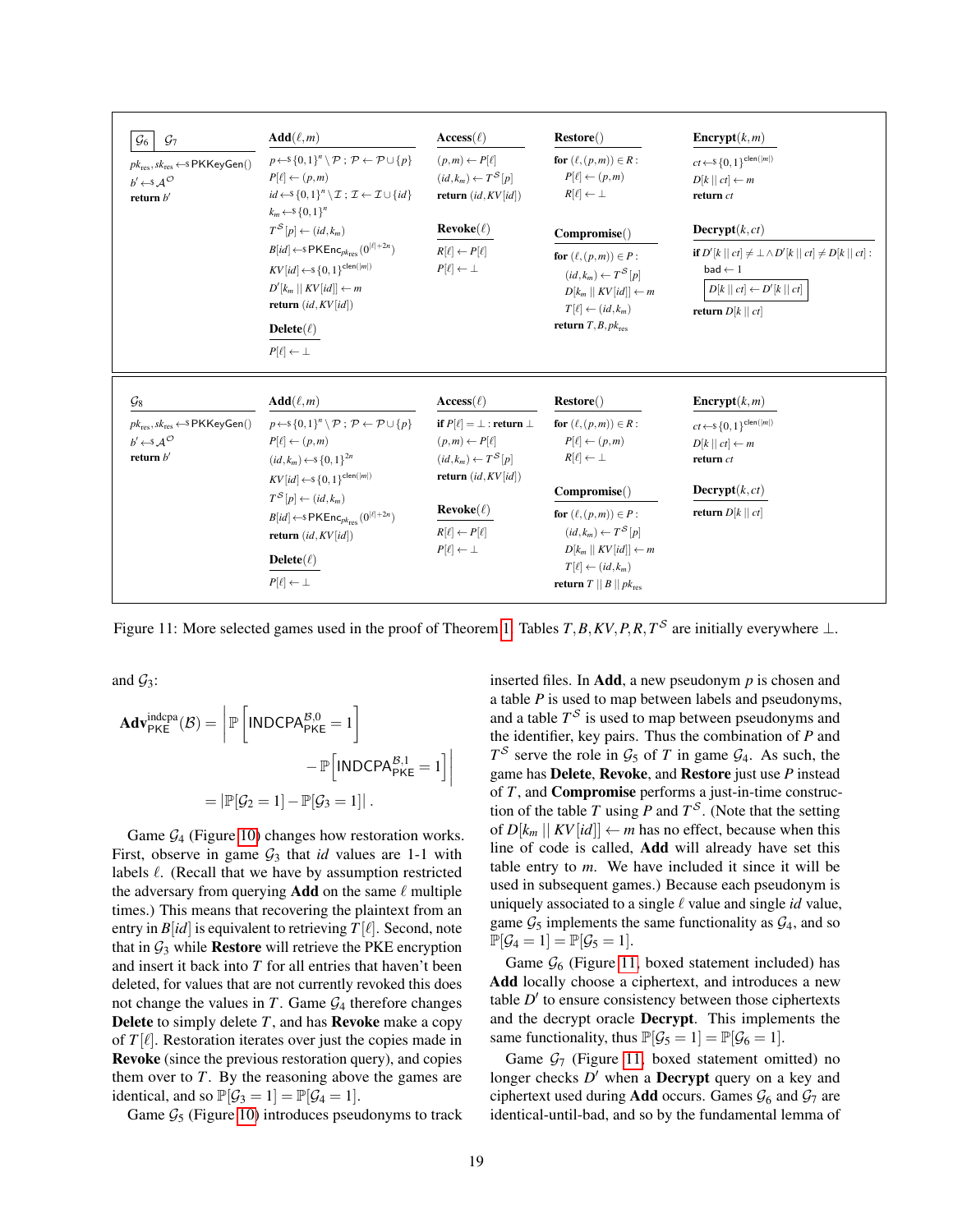game playing [\[15\]](#page-14-23) we have that

$$
\mathbb{P}[\mathcal{G}_6 = 1] \leq \mathbb{P}[\mathcal{G}_7 = 1] + \mathbb{P}[\mathcal{G}_7 \text{ sets bad}]
$$

where " $G_7$  sets bad" is the event that bad gets set in  $G_7$ .

In game  $\mathcal{G}_7$ , the table  $D'$  is never used after being set, so in game  $\mathcal{G}_8$  we omit it from **Add**. Moreover we sample *id* with replacement. A simple argument gives that  $\mathbb{P}[\mathcal{G}_7 = 1] \le \mathbb{P}[\mathcal{G}_8 = 1] + q_{\mathsf{Add}}^2/2^n$ . Notice that game  $\mathcal{G}_8$ implements exactly IDEAL $_{\text{CAS}}^{\mathcal{A}, \mathcal{S}^{\text{POH}}, \mathcal{L}^{\text{POH}}}.$ 

All that remains is to upper bound the probability that bad is set in game  $\mathcal{G}_7$ . In game  $\mathcal{G}_7$ , only the keys  $k_m$ currently in the table *T* are revealed to the adversary upon a compromise query, but after they are revealed bad can no longer be set due to them. Keys that are deleted or revoked (without restoration) are never revealed to the adversary. Thus whenever a query to Decrypt is made that can set bad, the choice of queried key is independent of the value *k* in the table entries  $D'[k \mid c]$  that can cause bad to be set. As there are at most  $q_{\text{Add}}$  entries in  $D'$  and at most  $q_{\text{Dec}}$  queries to **Decrypt**, a union bound gives that

$$
\mathbb{P}[\mathcal{G}_7 \text{ sets bad}] \leq \frac{q_{\text{Dec}} q_{\text{Add}}}{2^n} \ .
$$

## <span id="page-19-0"></span>B Property-based Security Games

We present two adaptive security games FilePrivacy $A$ ,*b*,*b* and DelRevOblivious ${}_{\Pi}^{\mathcal{A},b}$  and prove their security with respect to our main leakage-based security result from Theorem [1.](#page-9-2) Again, for our reduction to hold, we restrict attention to adversaries that do not query Add on the same label  $\ell$  more than once. As stated before, we believe this restriction can be lifted by changing the scheme and formalization to handle sets of values associated with filenames.

#### B.1 File Content/Name Privacy

The content and name of deleted or revoked files should be hidden upon compromise. As a formalization of this goal, we detail a security game FilePrivacy<sup> $A,b$ </sup> (see Figure [12\)](#page-19-1). The game gives the adversary access to an oracle  $\mathcal{O}_b^{\Pi}$ that provides limited access to algorithms Add, Delete, Revoke, Restore, Access as well as access to challenge algorithms ChAdd, ChDelete, and Compromise.

The oracle ChAdd takes in two label-message pairs with messages of equal length and adds one of them according to a challenge bit *b*. The oracle ChDelete takes in two labels and deletes the label corresponding to challenge bit *b*; it can only be queried with two labels that were previously passed together to ChAdd in the same order. Oracle Compromise reveals the current client state

<span id="page-19-1"></span>

Figure 12: Pseudocode for file content/name privacy and deletion/revocation obliviousness security games.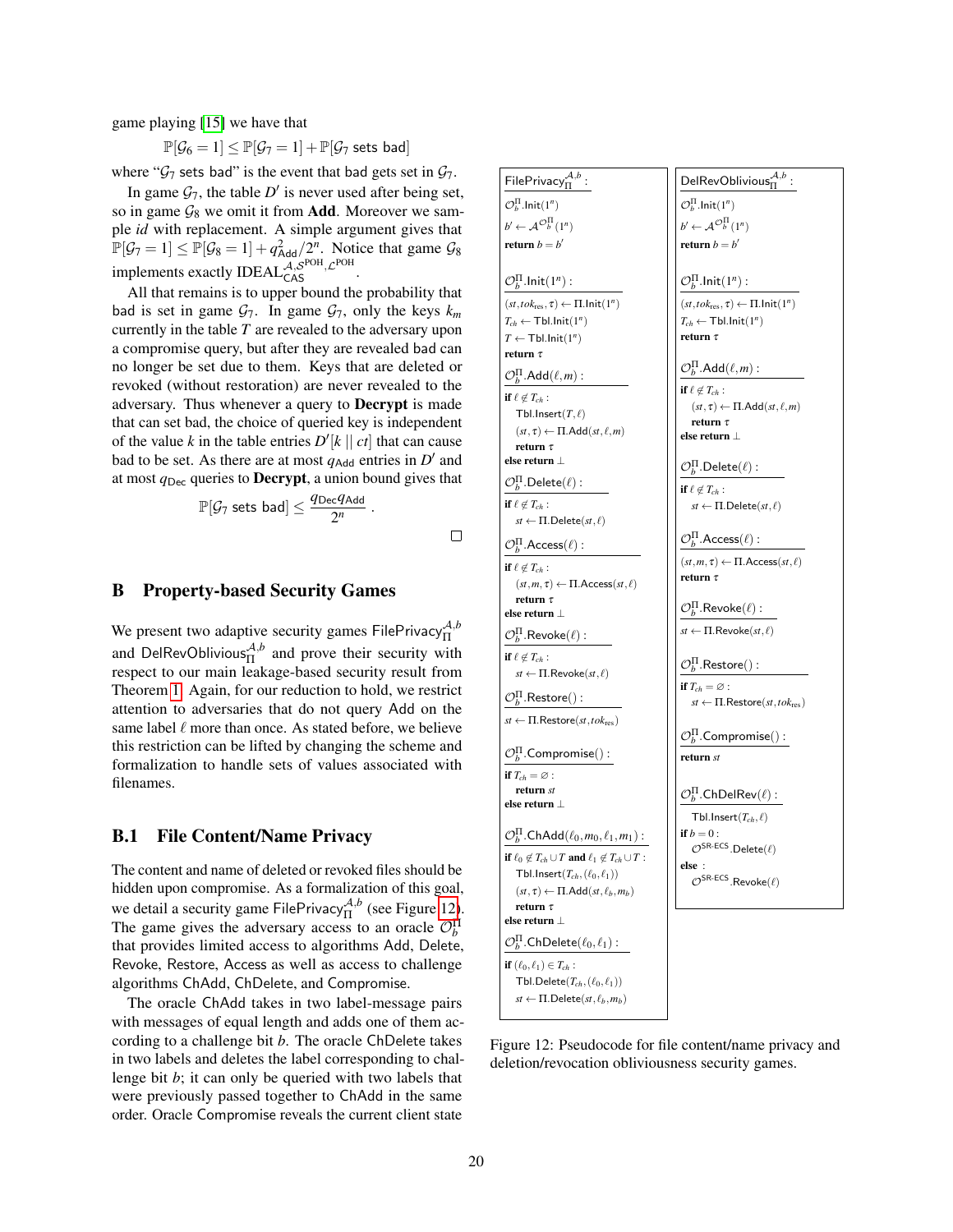*st*, but can only be queried when all ChAdd queries have been deleted by their matching ChDelete query.

To prevent trivial wins, the following restrictions are placed on queries to the oracles. Oracles Add, Delete, Access, and Revoke cannot be queried on labels that have been passed to ChAdd. Similarly, ChAdd cannot be queried on labels that have already been added via Add. Finally we assume that Add is never called more than once on the same label and that the sequence of all queries to ChAdd have distinct  $\ell_0$  and distinct  $\ell_1$ . All oracles return the client-server transcript  $\tau$  to the adversary.

The advantage of an adversary  $\mathcal A$  is defined as

$$
\begin{aligned}\n\mathbf{Adv}_{\Pi}^{\mathsf{FilePrivacy}}(\mathcal{A}) &= \\
\left| \mathbb{P}\right[ \mathsf{FilePrivacy}_{\Pi}^{\mathcal{A},0} = 1 \right] - \mathbb{P}\Big[ \mathsf{FilePrivacy}_{\Pi}^{\mathcal{A},1} = 1 \Big] \right| \\
& \end{aligned}
$$

We now turn to proving Corollary [2.](#page-10-1)

*Proof.* We bound the advantage of  $A$  in the FilePrivacy game by bounding the advantage of each of a series of hybrid games. Hybrid games  $\mathcal{G}_{\text{REAL}}^b$  and  $\mathcal{G}_{\text{IDEAL}}^b$  are formed by taking FilePrivacy $_{\Pi}^{\mathcal{A},b}$  and replacing all of the calls within the FilePrivacy oracle to the underlying SR-ECS scheme with queries to the REAL/IDEAL oracles from the CAS security game parameterized by  $\mathcal{L}^{\text{POH}}$ ,  $\mathcal{S}^{\text{POH}}$ . The series of game hops is as follows, with FilePrivacy $^{A,b}_{\Pi}$ denoted as  $\mathcal{G}^b$ FilePrivacy:

$$
\mathcal{G}_{\mathsf{FilePrivacy}}^0 = \mathcal{G}_{\mathsf{REAL}}^0 \leftrightarrow \mathcal{G}_{\mathsf{IDEAL}}^0 \approx \mathcal{G}_{\mathsf{IDEAL}}^1 \leftrightarrow \mathcal{G}_{\mathsf{REAL}}^1 = \mathcal{G}_{\mathsf{FilePrivacy}}^1
$$

Above, "=" denotes games that implement the same functionality, "≈" denotes games which provide identically distributed views to the adversary, and " $\leftrightarrow$ " denotes games where the distinguishing advantage can be reduced to the advantage of another adversary. To complete the proof for this series of game hops, we need to show three things.

- (1)  $\mathcal{G}^b_{\text{FilePrivacy}} = \mathcal{G}^b_{\text{REAL}}$ : Replacing the calls to SR-ECS algorithms in the FilePrivacy game with queries to oracles from the REAL world does not change the game.
- (2)  $\mathcal{G}_{\text{REAL}}^b \leftrightarrow \mathcal{G}_{\text{IDEAL}}^b$ : An adversary that achieves an advantage in distinguishing between  $\mathcal{G}_{\text{REAL}}^b$  and  $\mathcal{G}_{\text{IDEAL}}^b$  achieves the same advantage in the CAS game.
- (3)  $\mathcal{G}_{\text{IDEAL}}^0 \approx \mathcal{G}_{\text{IDEAL}}^1$ : Changing the challenge bit of the FilePrivacy game when using the oracles from the IDEAL world does not change the adversary's view of the game.

The first step,  $\mathcal{G}^b_{\mathsf{FileP} \text{rivacy}} = \mathcal{G}^b_{\mathsf{REAL}}$ , follows directly from the definitions of the oracles in the REAL world (see Figure [4\)](#page-8-1). The REAL oracles simply execute and return the result from the corresponding SR-ECS algorithm, which is the exact same functionality they are replacing in G *b* FilePrivacy.

For the second step, consider an adversary  $\beta$  for the REAL/IDEAL CAS game that simulates running  $\mathcal{G}^b$ <sub>FilePrivacy</sub> replacing calls to SR-ECS algorithms to queries to the oracle provided by the CAS game and returning the result. This corresponds to  $\beta$  simulating  $\mathcal{G}_{\text{REAL}}^b$  and  $\mathcal{G}_{\text{IDEAL}}^b$  exactly. Thus, the advantage  $\beta$  gains in distinguishing between  $\mathcal{G}_{\text{REAL}}^b$  and  $\mathcal{G}_{\text{IDEAL}}^b$  is exactly the same as the advantage in distinguishing between REAL $_{\text{CAS}}^{\mathcal{B},\Pi}$  and IDEAL $_{\text{CAS}}^{\mathcal{B},\mathcal{S},\mathcal{L}}$ , and so

$$
Adv_{\Pi, \mathcal{S}^{POH}, \mathcal{L}^{POH}}^{cas}(\mathcal{B}) = \left| \mathbb{P} \left[ REAL_{CAS}^{\mathcal{B}, \Pi} = 1 \right] - \mathbb{P} \left[ IDEAL_{CAS}^{\mathcal{B}, \Pi} = 1 \right] \right|
$$

$$
= \left| \mathbb{P} \left[ \mathcal{G}_{REAL}^{b} = 1 \right] - \mathbb{P} \left[ \mathcal{G}_{IDEAL}^{b} = 1 \right] \right|.
$$

Furthermore, we can say  $\beta$  is a valid adversary for  $REAL_{CAS}^{B,\Pi}$  and IDEAL $_{CAS}^{B,\Pi}$  due to our earlier restriction of duplicate **Add** queries for  $\mathcal{G}_{\text{FilePriver}}^b$  (and by extension  $\mathcal{G}_{\text{REAL}}^b$ / $\mathcal{G}_{\text{IDEAL}}^b$ ).

The last step of the proof requires inspecting the leakage algorithms (see Figure [5\)](#page-9-0) to determine they are independent of the challenge bit *b*. When a challenge add ChAdd is executed,  $\ell_b$ ,  $m_b$  are passed to the **Add** oracle. The leakage algorithm  $\mathcal{L}_{\text{add}}$  stores  $\ell_b, m_b$  in a leakage state table, but only returns a counter pseudonym and message length as leakage  $\sigma$  for the simulator, which is independent of *b*. Since the game restricts queries to Add, Access, Revoke, Delete on labels passed to ChAdd, the  $\ell_b$ ,  $m_b$  values stored in the leakage state table are not accessed by other queries. In challenge delete ChDelete,  $\ell_b$  is passed to the **Delete** oracle. The leakage algorithm  $\mathcal{L}_{\text{del}}$  updates the leakage state table by deleting the row containing  $\ell_b$ ,  $m_b$ . On compromise, the leakage algorithm  $\mathcal{L}_{com}$  returns the leakage state table as leakage to the simulator. Since the game requires that all labels added through ChAdd are deleted through ChDelete prior to a compromise, the  $\ell_b$ ,  $m_b$  values were deleted from the leakage state table, making the Compromise oracle independent of *b*.

 $\Box$ 

# B.2 File Deletion/Revocation Obliviousness

Temporarily revoked files should be indistinguishable from securely deleted files upon compromise.

We define an adaptive game, DelRevOblivious $^{A,b}_{\Pi}$ , which gives the adversary access to an oracle  $\mathcal{O}_b^{\Pi}$  that provides limited access to algorithms Add, Delete, Revoke, Restore, and Access as well as access to challenge algorithms ChDelRev and Compromise (game pseudocode